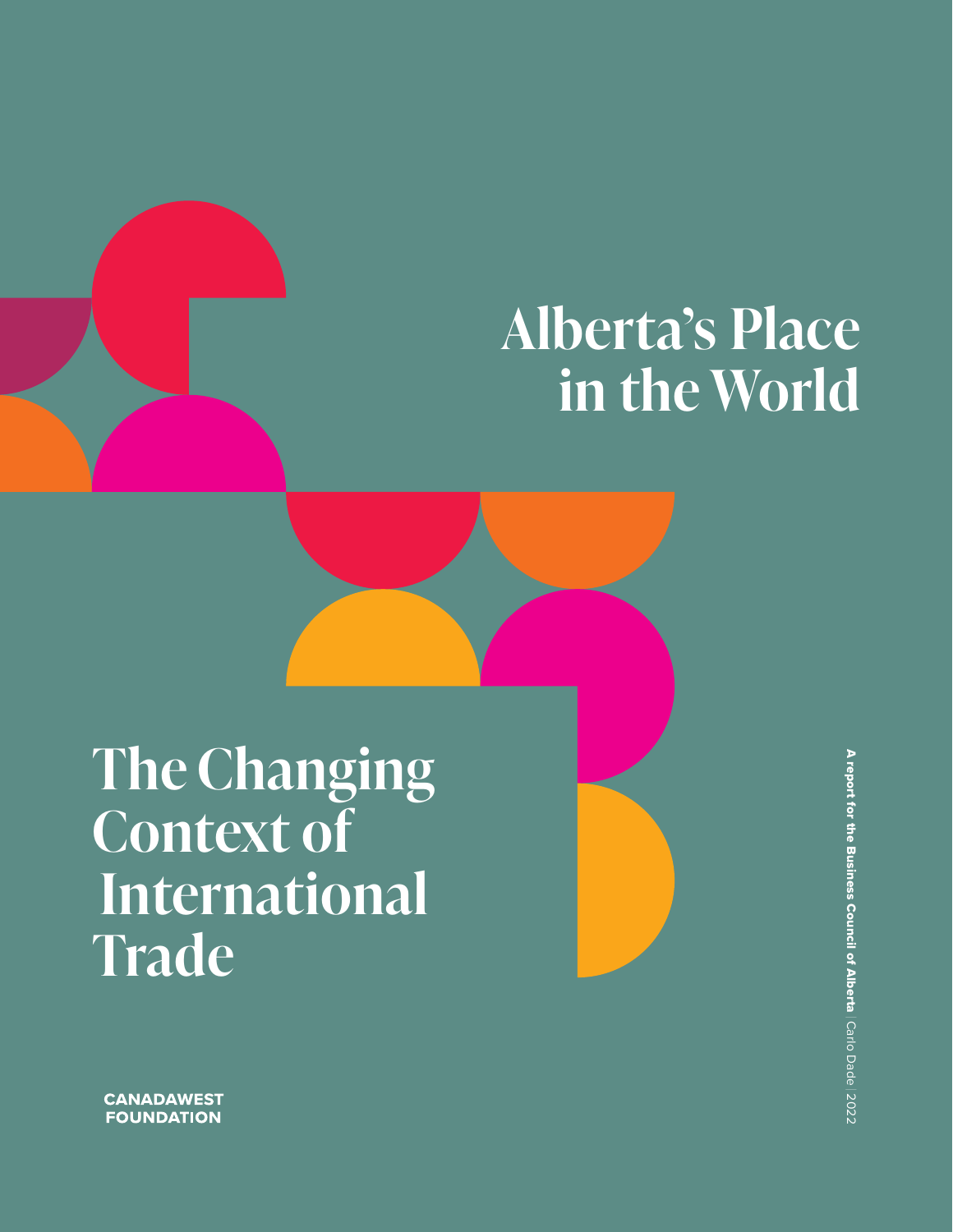# **Canada West Foundation**

## *[cwf.ca](http://cwf.ca)*

The Canada West Foundation focuses on the policies that shape the West, and by extension, Canada. Through our evidence-based research and commentary, we provide practical solutions to tough public policy challenges facing the West, and Canada as a whole, at home and on the global stage.

The preparation of this report has been a team effort and supports the Business Council of Alberta's Define the Decade project. Sincere thanks to everyone who helped with research, editing, communications and graphic design, and other contributions that enriched the quality of the report and brought the text to life on the page.

The opinions expressed in this document are those of the authors and do not necessarily reflect those of the Board of Directors, donors or advisers of the Canada West Foundation.

The Canada West Foundation relies on the support of donors and corporate supporters who recognize the importance of independent, non-partisan public policy to provide evidence-based solutions. Your financial support helps us to continue to offer our publications free online and to ensure the widest possible distribution of our work, which is critical to make a difference on public policy.

# **Business Council of Alberta**

## *[businesscouncilab.com](https://www.businesscouncilab.com/)*

Led by the Business Council of Alberta, Define the Decade is a major research and engagement project that looks to explore how businesses, Albertans and policy makers come together to purposefully co-create a good and prosperous life for everyone through a competitive, inclusive, and sustainable economy by the next decade. It is both a vision for the future of Alberta and economic framework that will define the next decade of Alberta's future and looks to build Alberta into a place where all who call this place home have security, belonging, and opportunity to live a good life. <https://www.businesscouncilab.com/definethedecade/>

To obtain the rights to copy this report, please contact us: **Canada West Foundation** 110 – 134 11 Avenue SE, Calgary, Alberta T2G 0X5 Phone: 403-264-9535 Email: cwf@cwf.ca

© Canada West Foundation ISBN 978-1-989323-78-6 February 2022

Canada West Foundation is a registered Canadian charitable organization incorporated under federal charter. (#11882 8698 RR 0001)<br>.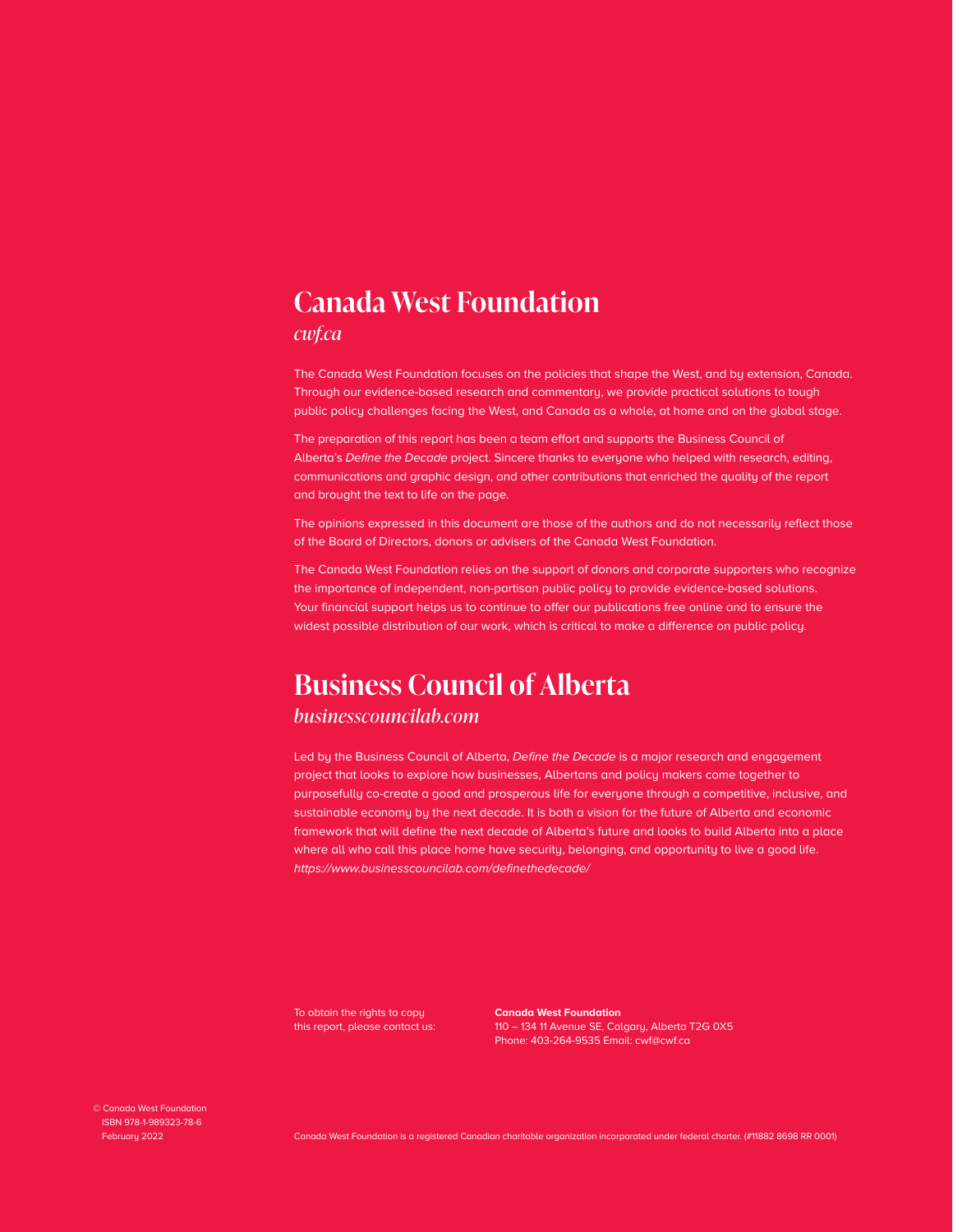# **[01](#page-3-0)**

# **[Introduction](#page-3-0)**

## **[03](#page-5-0)**

**[Rise of political](#page-5-0)  [uncertainty in](#page-5-0)  [the U.S. will impact](#page-5-0)  [trade for Alberta](#page-5-0)**

# **[06](#page-8-0)**

**[Rise of China,](#page-8-0)  [Fall of India](#page-8-0)**

# **[09](#page-11-0)**

**[Accelerating pace](#page-11-0)  [of climate change](#page-11-0)  [policy response](#page-11-0)**

# **[12](#page-14-0)**

**[Future government](#page-14-0)  [pandemic policy](#page-14-0)  [response capacity](#page-14-0)**

# **[14](#page-16-0)**

**[Reframing the](#page-16-0)  [geography of](#page-16-0)  [competitiveness](#page-16-0)**

# **[19](#page-21-0)**

**[Rise of](#page-21-0)  [internationally](#page-21-0)  [recognized](#page-21-0)  [micro-credentials](#page-21-0)**

**[Multilateral](#page-24-0)  [trade agreements](#page-24-0)**

**[U.S. pushes](#page-26-0)  [extraterritoriality](#page-26-0)  [in its competition](#page-26-0)  [with China](#page-26-0)**

## **[26](#page-28-0)**

# **[Conclusion](#page-28-0)**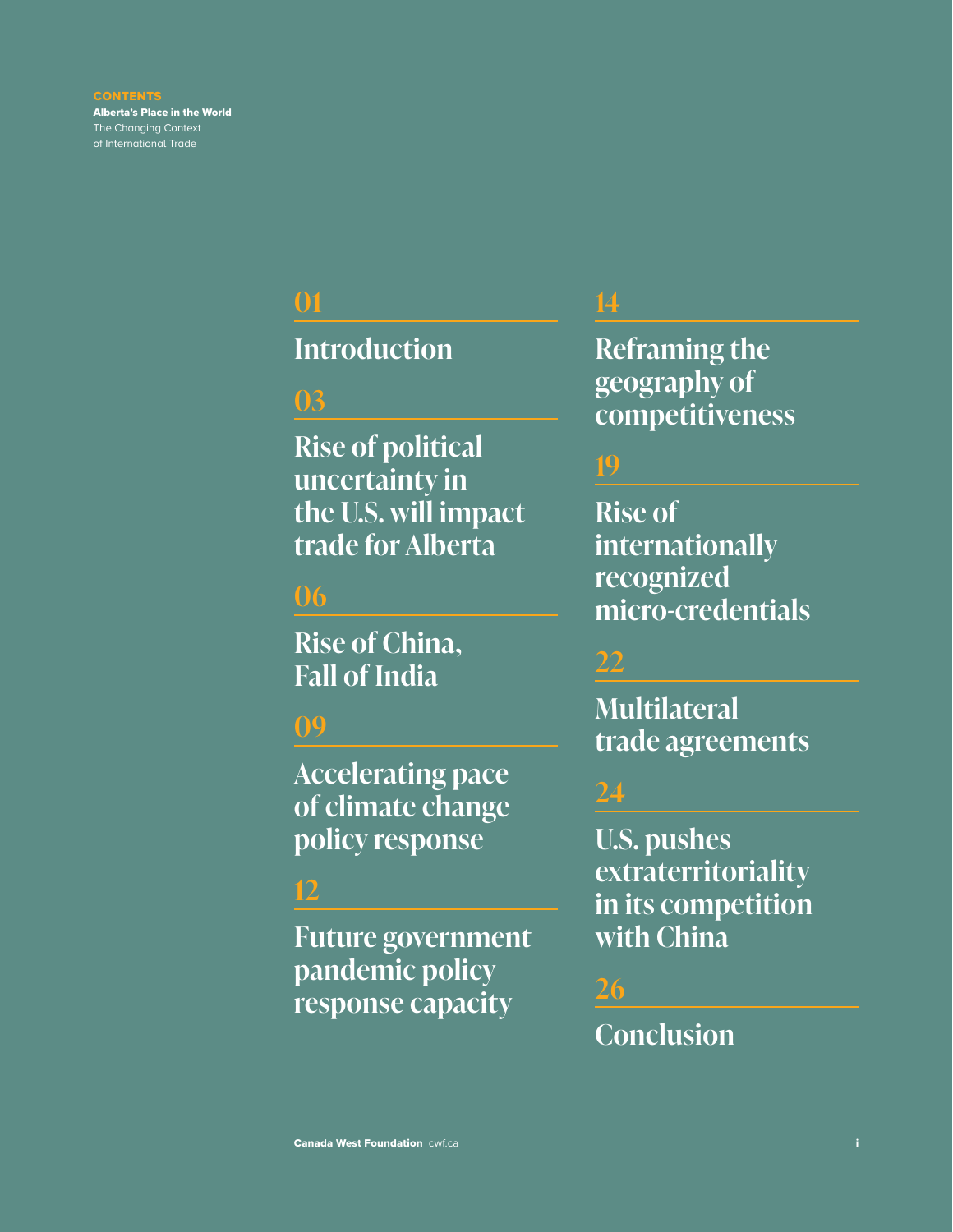# <span id="page-3-0"></span>**Introduction**

## **Above average**

Canada sits above the global average for exports as a percentage of a country's GDP.



## **Two-thirds**

Over two-thirds of Canada's GDP is built upon moving goods, people, money, and information to and from markets outside of the country.

## **Top four**

Alberta is among the top four jurisdictions in North America in exports per capita.

The economic foundation for a more prosperous future for Albertans largely begins and ends with foreign trade. Canada is a relatively small country and market by population, but a large economy measured by its gross domestic production (GDP). This wealth, over two-thirds of the country's GDP, is built upon moving goods, but also people, money, and information to and from markets outside of Canada.

The country sits above the global average for exports as a percentage of a country's GDP. For Canada, exports as a percentage contribute almost three times more to GDP than for the U.S. and more than for Australia. In a country where exports are so important, in Alberta they are more important still. The province is among the top four jurisdictions in North America in exports per capita.

Putting Alberta into a comparative North American context makes the point clearly.

Part of the explanation for the disparity between Canadian and U.S. jurisdictions with similar-sized economies is the ability of U.S. states to trade with each other. For the Americans the domestic market is not only obviously larger but also easier to access given the lack of both international and domestic regulatory and other barriers to trade that exist in Canada. For a country and a province where prosperity depends so much on external actors, attention needs to be paid to the conditions that influence whether and how the province can pursue them. These opportunities do not come easily. International demand, supply competition as well as competition for human talent and investment are among the many factors that can thwart Alberta's ambitions.

Alberta's long-standing desire to diversify its economy to build resilience and reduce reliance on the energy sector rollercoaster is well established. But calling for diversification is the easy part. Diversification causes changes to the economy that lead to disruption. Doing it successfully and managing the tiger once one has it by the tail is a lot harder. There are opportunities to grow the provincial economy and provide the foundations for a prosperous future, but they have always been eclipsed by the extraordinary contribution to Alberta's GDP from crude oil and natural gas.

If the objective of diversification strategies is to grow other sectors of the economy, then it makes sense to examine where other strengths lie. This report is an examination of some of the major changes to the global trade environment, including political changes, that directly influence the environment and framework for thinking about new opportunities as well as changes to old opportunities to grow the province's economy. The focus in this paper is on emerging issues, what are termed grey swans, those items sitting on, or just off the horizon that—should they materialize—will have profound impact.<sup>1</sup> It is assumed that issues that are already here or about to appear are well known by those reading this paper – an omission of the obvious. Beyond this, the choice of topics is subjective, informed by the daily work of the Canada West Foundation's Trade and Investment Centre in monitoring research, public discussions, and other information in Canada and abroad on global trade.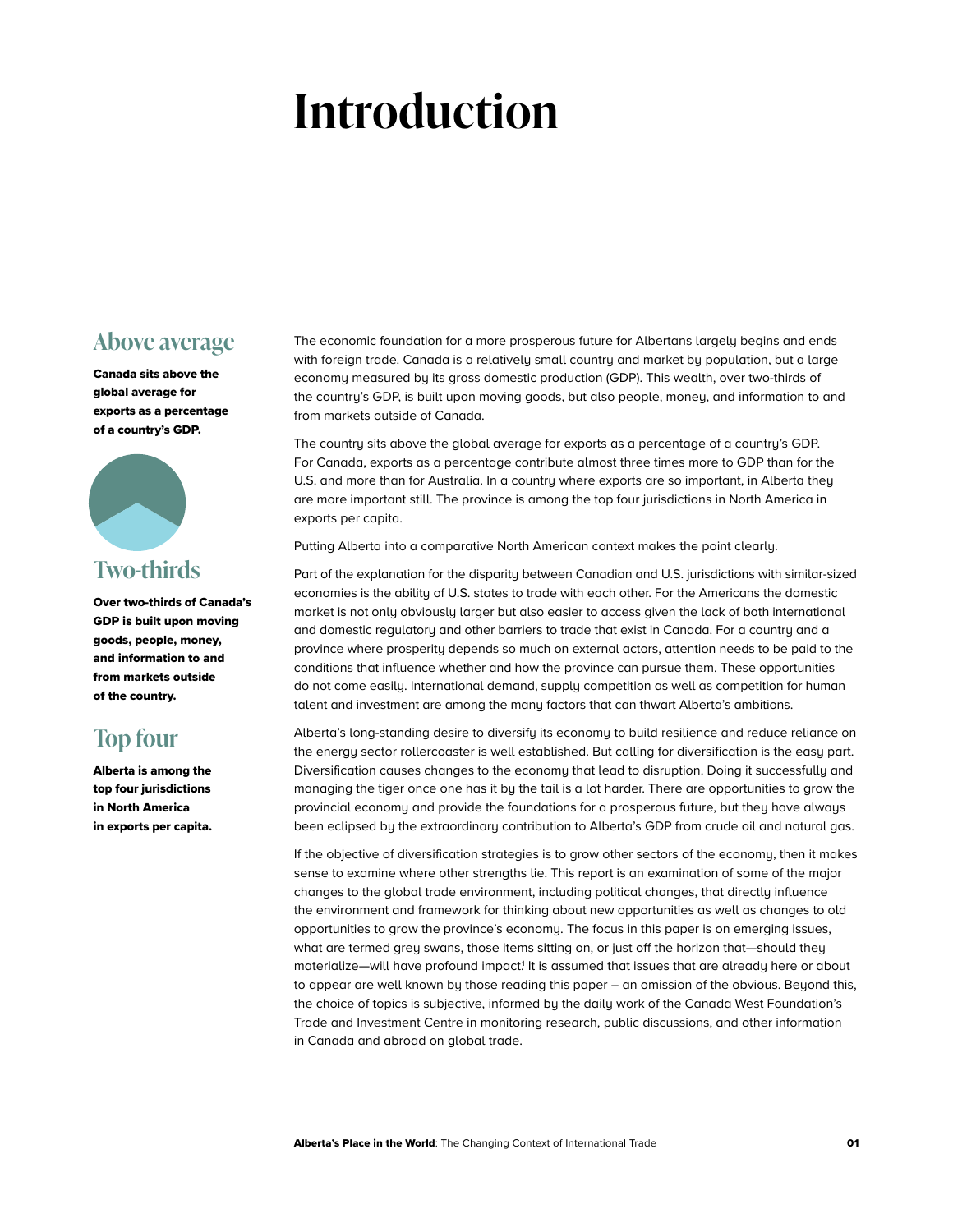## **01 Importance of exports, top jurisdictions | Canada vs top 5 U.S. states (2019)**

| <b>Province</b>             | <b>Export as % of GDP</b> | <b>Exports Per Capita (CD\$)</b> | 2019 GDP (CD\$ thousands) | <b>Population</b> (thousands) |
|-----------------------------|---------------------------|----------------------------------|---------------------------|-------------------------------|
| <b>Newfoundland</b>         | 41.89%                    | \$28,422                         | \$35,383,000              | 521                           |
| <b>Saskatchewan</b>         | 35.59%                    | \$25,247                         | \$83,324,000              | 1,174                         |
| <b>New Brunswick</b>        | 34.46%                    | \$16,872                         | \$38,033,000              | 776                           |
| <b>Alberta</b>              | 33.49%                    | \$26,923                         | \$351,389,000             | 4,371                         |
| <b>Ontario</b>              | 28.33%                    | \$17,349                         | \$892,226,000             | 14,566                        |
| <b>Louisiana</b>            | 25.09%                    | \$18,194                         | \$337,778,317             | 4,658                         |
| <b>Prince Edward Island</b> | 22.90%                    | \$10,862                         | \$7,444,000               | 156                           |
| <b>Manitoba</b>             | 21.79%                    | \$11,758                         | \$73,900,000              | 1,369                         |
| <b>Quebec</b>               | 20.27%                    | \$10,997                         | \$460,252,000             | 8,484                         |
| <b>Texas</b>                | 17.62%                    | \$15,035                         | \$2,473,280,297           | 28,986                        |
| <b>South Carolina</b>       | 16.95%                    | \$10,666                         | \$324,642,405             | 5,157                         |
| <b>Kentucky</b>             | 15.27%                    | \$9,792                          | \$286,745,080             | 4,472                         |
| <b>British Columbia</b>     | 14.31%                    | \$8,777                          | \$310,978,000             | 5,071                         |
| <b>Nova Scotia</b>          | 13.22%                    | \$6,332                          | \$46,524,000              | 971                           |
| <b>North Dakota</b>         | 11.82%<br>И               | \$12,112                         | \$78,293,071              | 763                           |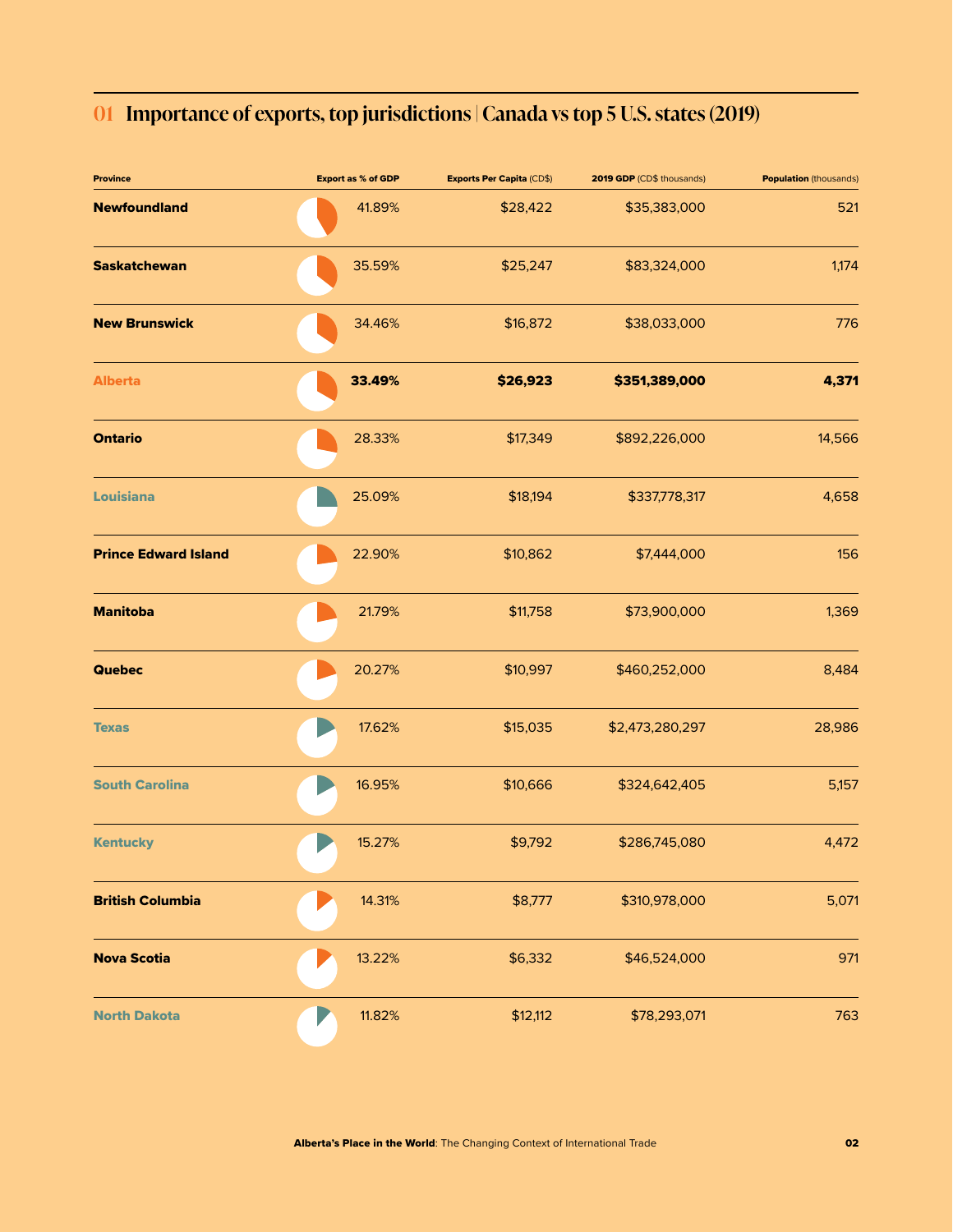# <span id="page-5-0"></span>**Rise of political uncertainty in the U.S. will impact trade for Alberta**

## What

U.S. market access is increasingly uncertain and, given structural political changes in the U.S., the uncertainty will persist.

## Why it matters

The U.S. is Alberta's largest trade partner.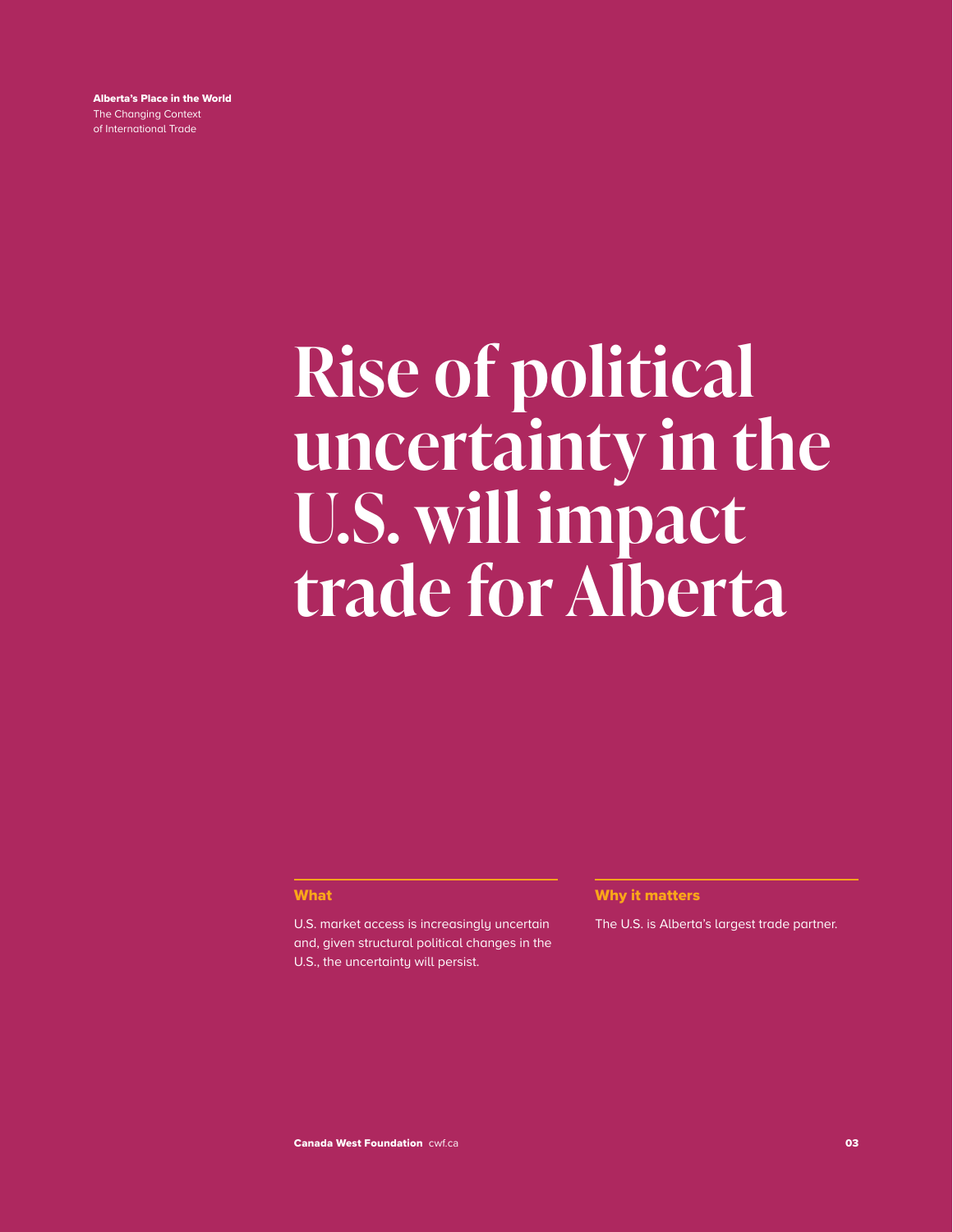### U.S. MARKET ACCESS

Resurrecting COOL poses immediate and longer-term harms for Alberta's livestock industry. Its persistence raises doubt for potential investors in Alberta's meat processing industry about the viability of continued access to the U.S. market.

The new year opened with a series of news stories in Canadian papers on the rise of political risk and uncertainty in the U.S. This mirrored a realization in Canada and beyond about the seriousness of the situation in the U.S. and that countries must formulate plans to protect their own national interests.<sup>2</sup> This follows an unavoidable awareness that the increase in the intensity of domestic political tension in the U.S. has outlasted the Trump administration and could intensify.

Beyond political and security concerns, there is a structural element to this change that will lead to increased uncertainty about the performance of the U.S. economy as well as access to the U.S. market. This impact will be greatest on those regions that export goods needing to physically cross borders versus those reliant on services – feedlot alley vs Bay Street.

Unpredictable unilateral trade action from the U.S. has not, until recently, been a major worry despite occasional occurrences – the Nixon shock of the 1970s, for example, where Canadians woke one morning to discover that the U.S. had abandoned the gold standard and put a 10 per cent surcharge on everything Canada exported to the U.S. More recent shocks include softwood lumber tariffs and country of origin labelling (COOL) requirements. Recently, however Canada was hit with a series of trade blows in rapid succession rising from seldom-used executive powers, such as the national security tariffs imposed on steel and aluminum and threatened on autos and uranium. Further, there was the unprecedented threat from the White House to use the International Emergency Economic Powers (IEEP) act to impose, almost overnight, acrossthe-board tariffs on all of Mexico's imports to the U.S. The Trump administration's use of executive authority powers to manage trade has opened Pandora's box and lowered the bar for future use. Early in the Trump administration, the U.S. placed more new tariffs on allies than on China, despite rhetoric from the administration that China was the largest economic and political threat to the  $U.S.^3$ 

Most troubling for Alberta is the return, with a vengeance, of mandatory country of origin labelling. The last time the Americans imposed COOL requirements, in 2008/09, the Canadian cattle industry estimated losses at \$1 billion a year with a similar amount for hog producers plus millions more spent on legal challenges and lobbying to fight the requirements. The U.S. lost a World Trade Organization (WTO) challenge to the labelling regulations and lost again on appeal with Canada winning the right to impose up to \$3 billion in retaliatory tariffs. Despite all of this, the U.S. Senate tabled a bill in 2021 to resurrect country of origin labelling with or, reading between the lines, without it being WTO compliant. Resurrecting COOL poses immediate and longer-term harms for Alberta's livestock industry. Its persistence raises doubt for potential investors in Alberta's meat processing industry about the viability of continued access to the U.S. market. Without this guarantee of access, an investment in meat processing in Alberta serves 38 million consumers in the Canadian market as opposed to the 330 million-strong U.S. market. Beyond the livestock industry and even more concerning is what the persistence of COOL signals about the deterioration of the overall political-trade relationship and the continued erosion of the rule of law as a protection for Canadian exporters to the U.S.

On the right in the U.S., Alberta has lost traditional Republican allies like Senators McCain and Flake who have been replaced by populists who lack understanding and interest in foreign policy and have little if any appreciation of the Canada-U.S. relationship. While parts of the traditional GOP establishment remain intact, those elements are smaller and in their shift to more populist positioning, arguably less capable allies.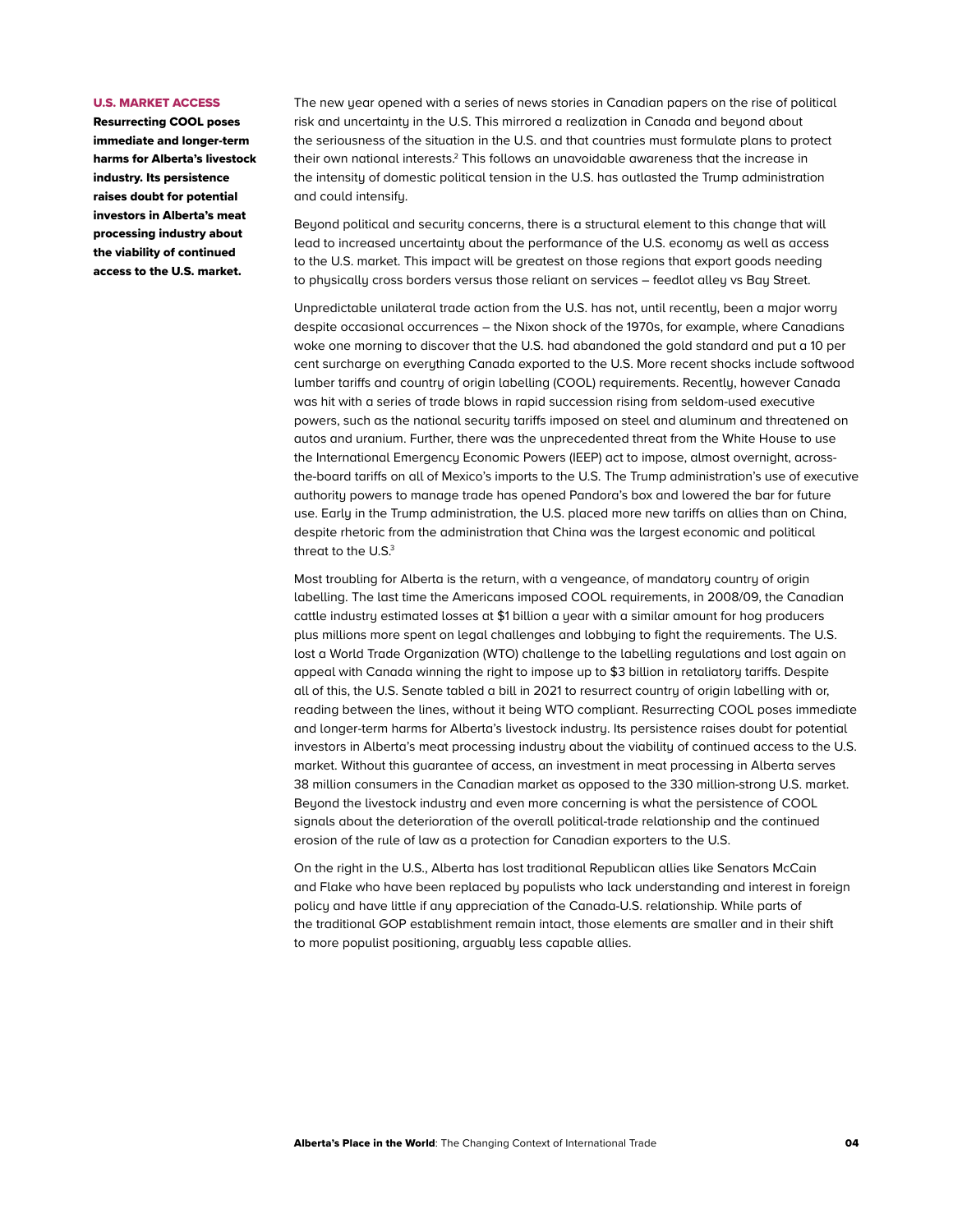On the other side of the aisle, the Biden administration and democratic establishment are closer to the federal Liberals and Prime Minister Justin Trudeau. The two arguably share a similar mindset that is fundamentally at odds with some of Alberta's economic aspirations – particularly the pace and management of the restructuring of energy production and use tied to reducing greenhouse gas (GHG) emissions. Biden's immediate cancellation of the Keystone XL permit is an object lesson on this situation going forward. On environmental issues, Alberta faces an organized, focused opposition in the U.S. and an administration that is in lock step.

The longer-term implication is that the Trump years represented less an aberration of U.S. trade policy but instead let the genie of short-sighted, nationalist economic policy-making out of the bottle. Now that this new breed of U.S. politician has had a taste of how rewarding these measures are, they win votes today and incur costs to be paid by someone else tomorrow, it is virtually impossible to see any return to the old balance of thoughtful policy-making that protected Canadian interests.

- To date, loss of access to the U.S. has been limited to certain sectors and or products. However, the threat to use the IEEPA against all imports from Mexico is a sobering reminder of an always-present threat that had been considered unlikely, let alone part of analysis. Economic growth opportunities contingent on fluid and certain access to the U.S. need in-depth consideration of vulnerability to loss of access.
- Access to the U.S. market is critical for some new growth opportunities such as plant protein products and crushed canola for bio-diesel. Part of the attraction for international investors in the Canadian plant protein industry has been access to the U.S. market. If that access to the U.S. market becomes less certain or more complicated, a traditional selling point for investment attraction is removed or weakened. Successful exploitation of these opportunities will require more "on the ground" political work, especially outside of Washington, D.C., to ensure success. If done properly and with a long-term perspective, they can also mitigate future political risks to investments as new technologies develop and similar factors change the facts on the ground, for example.
- In addition to market access, another factor needing attention is economic opportunity tied to imported inputs that have consistently been the target of direct or retaliatory "counter tariffs" by the U.S. Businesses not anticipating trade difficulties with the U.S. can still, very easily, find their products on a list of 'retaliatory' tariffs tied to the original point of contention by political—not economic—logic. Fortunately, countries including the U.S. and Canada have well known "go-to" products at the top of their lists for retaliatory trade actions. As an illustrative example of the principle, think of bourbon, a product uniquely of Kentucky, the home state of the U.S. Senate majority leader, which pops up on almost every retaliatory tariff list in any country's trade dispute with the Americans.
- Beyond investment attraction, uncertainty on market access to the U.S. is also critical for business retention. For Alberta firms whose exports to the U.S. are a major component of revenue, continued uncertainty surrounding access to the U.S. will increase the pressure on these firms to relocate or reposition some production and personnel to the U.S. If unpredictability along the border continues and the prospect of ongoing retaliatory tariff wars increase, then firms that do most of their business in the U.S. may find they must relocate to the other side of the border to ensure access to the U.S. market.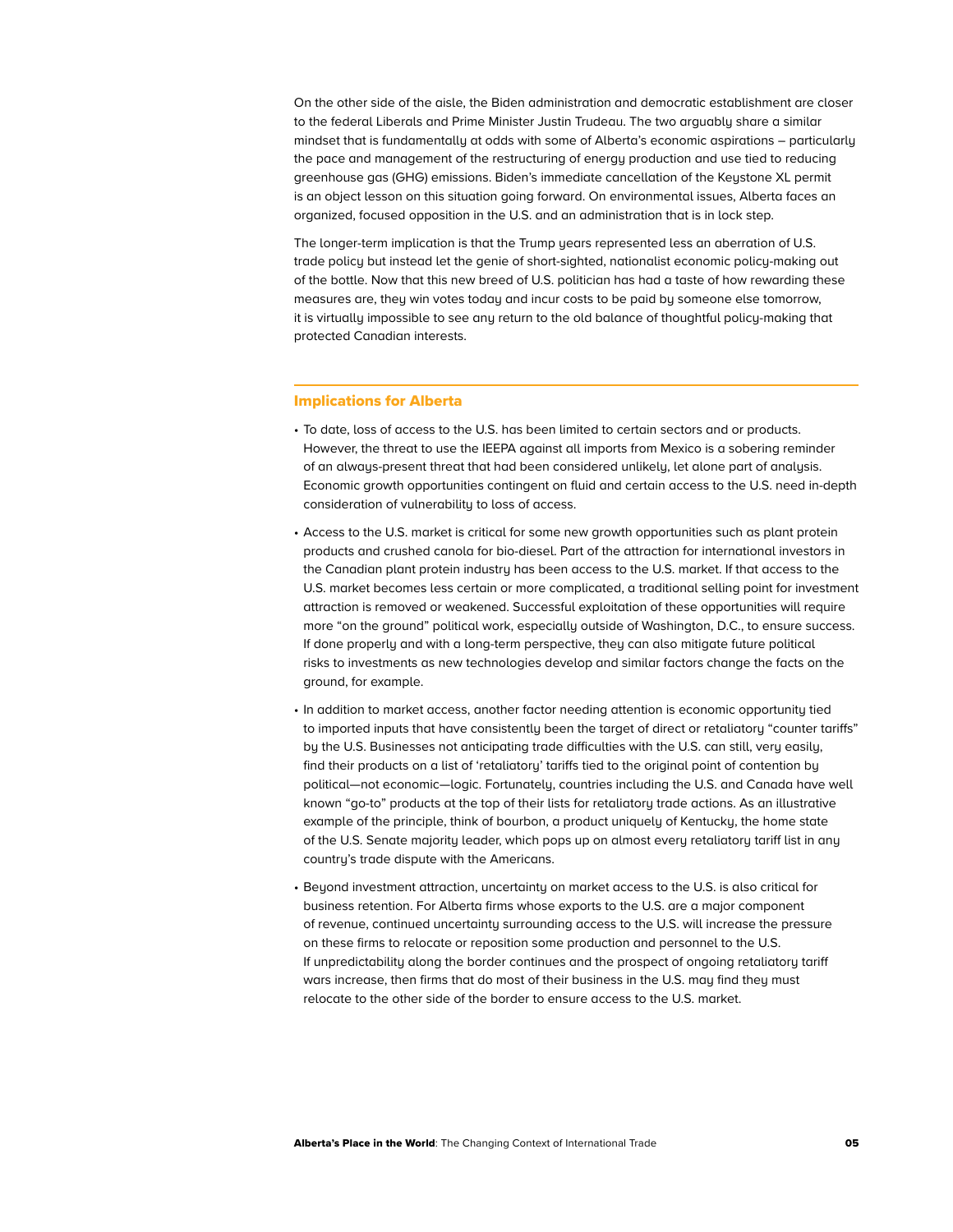# <span id="page-8-0"></span>**Rise of China, Fall of India**

The two countries that have figured most prominently in discussions of markets to grow Canadian, and particularly Western Canadian, exports are China and India. But only one market (China) has emerged from the COVID pandemic stronger while the other (India) is weaker.

China's ability to manage the pandemic has contributed to stronger performance compared to other markets, including those that are the focus of federal government attempts to facilitate diversification from China.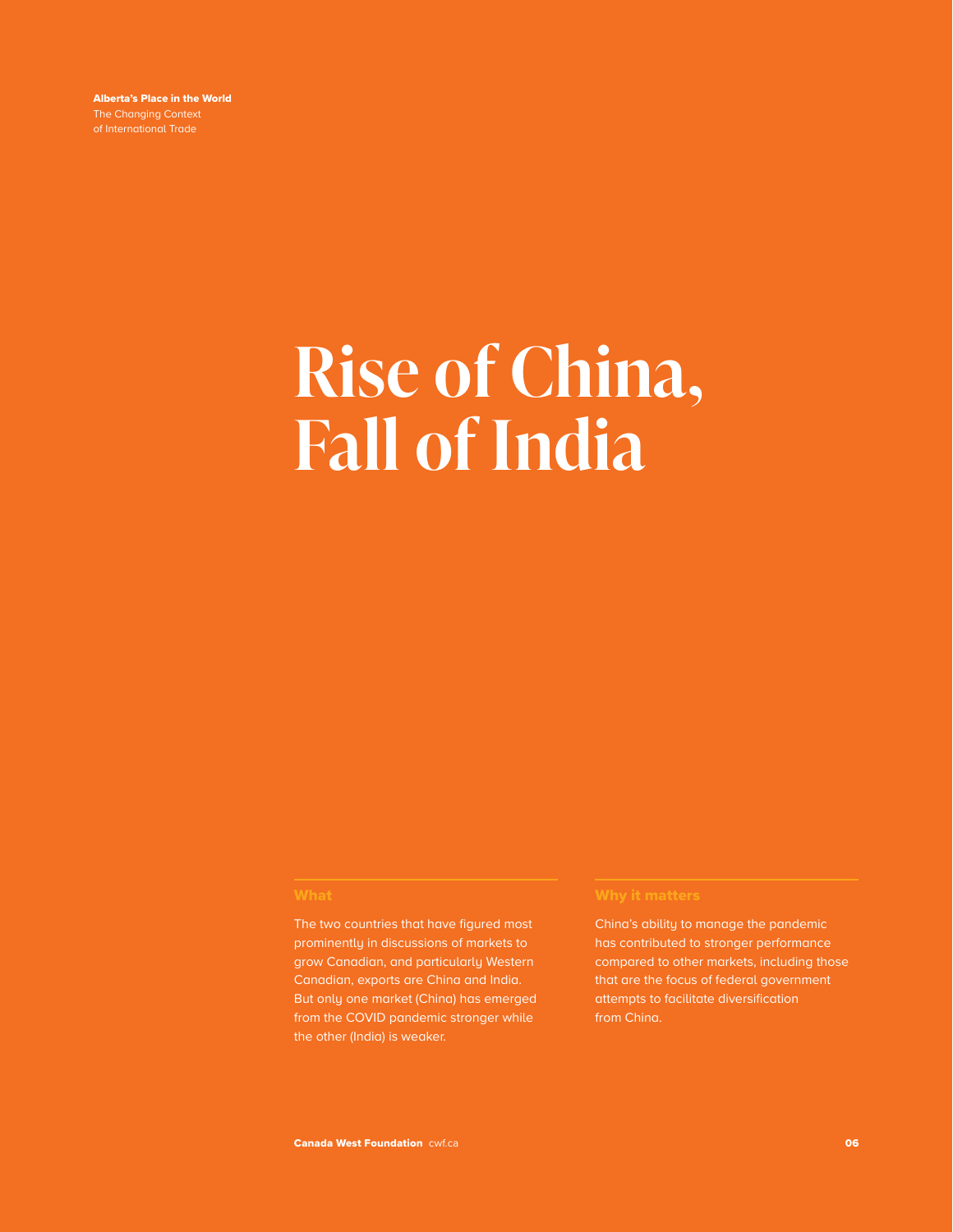

## **02 Key foreign markets\* economic performance during COVID**

Current International Monetary Fund (IMF) forecasts for GDP growth for several key economies have been declined during the pandemic. Of note is the presence of continued growth in China in 2020 and 2021 contrasted against steep drops in other countries in 2020. While other markets are digging out of holes, China is adding growth to growth. The IMF's optimistic forecasts have a high downside risk from new variants and depend on the capacity of a country's public health authorities to respond to changing conditions. China's management of the pandemic to date has not led to the drops in growth seen elsewhere and it is reasonable to assume that this will translate to a continued unique ability to grow in the face of further setbacks.

For Alberta and other exporters, the impacts of COVID on a country's middle class consumers are key. India's middle class contracted by 32 million individuals out of a middle-class population of roughly 100 million.<sup>4</sup> This reduction represented 60 per cent of the estimated total decline in the global middle class population which is over 500 million. In contrast, estimates for China put the middle-class contraction at only 10 million individuals.

Officials at the World Bank are increasingly expressing concerns that "second-tier" impacts of the pandemic – loss of savings, weakened social safety nets, rise in inflation – are not fully understood and that projected increases in national GDP may not translate to resumption of middle-class growth.<sup>5</sup>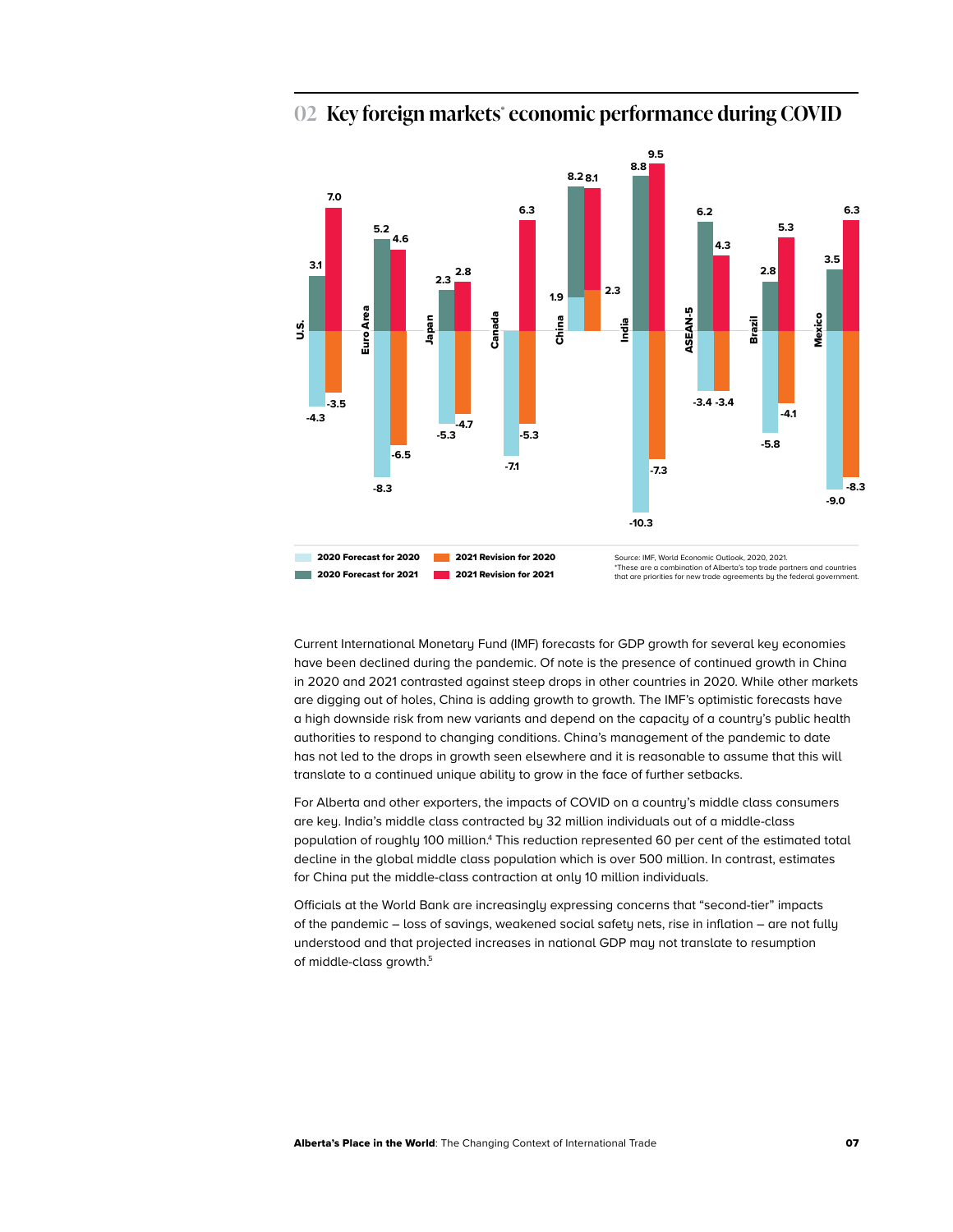

## **03 Alberta-China trade, exports and imports (2011-2020)**

China is ranked below the U.K. and Canada in the Bloomberg COVID resiliency rankings, but it is better positioned to mitigate ongoing impacts of the current pandemic as well as future pandemics than are other countries with growing "global middle classes" (GMC), especially India which is ranked in the bottom half of countries.<sup>6</sup> China also has a stronger social safety net than India and other GMC countries in Asia, which will allow it to better mitigate second tier impacts. The pandemic public health response was uneven but generally poor in Latin America due to political reasons. The region's stronger social safety nets, especially in Brazil, kept many from falling back into poverty. However, the sustainability of borrowing to increase spending for programs like cash transfers to the poor is likely not tenable in the longer run.

- The viability of the global middle-class population in China means that past export strategies focused on meeting demand from this demographic remain viable for China but will have to be rethought for India.
- Canadian trade with China has been steadily increasing over the past decade, most notably including during the past few years which are characterized by observers as the worst in the history of the relationship. The data makes the case that economics, not politics, drives the trade relationship with some exceptions. Given the relatively much stronger performance of the Chinese economy during the pandemic, trade with China will continue to grow and, given weaker economic performance elsewhere, may even accelerate.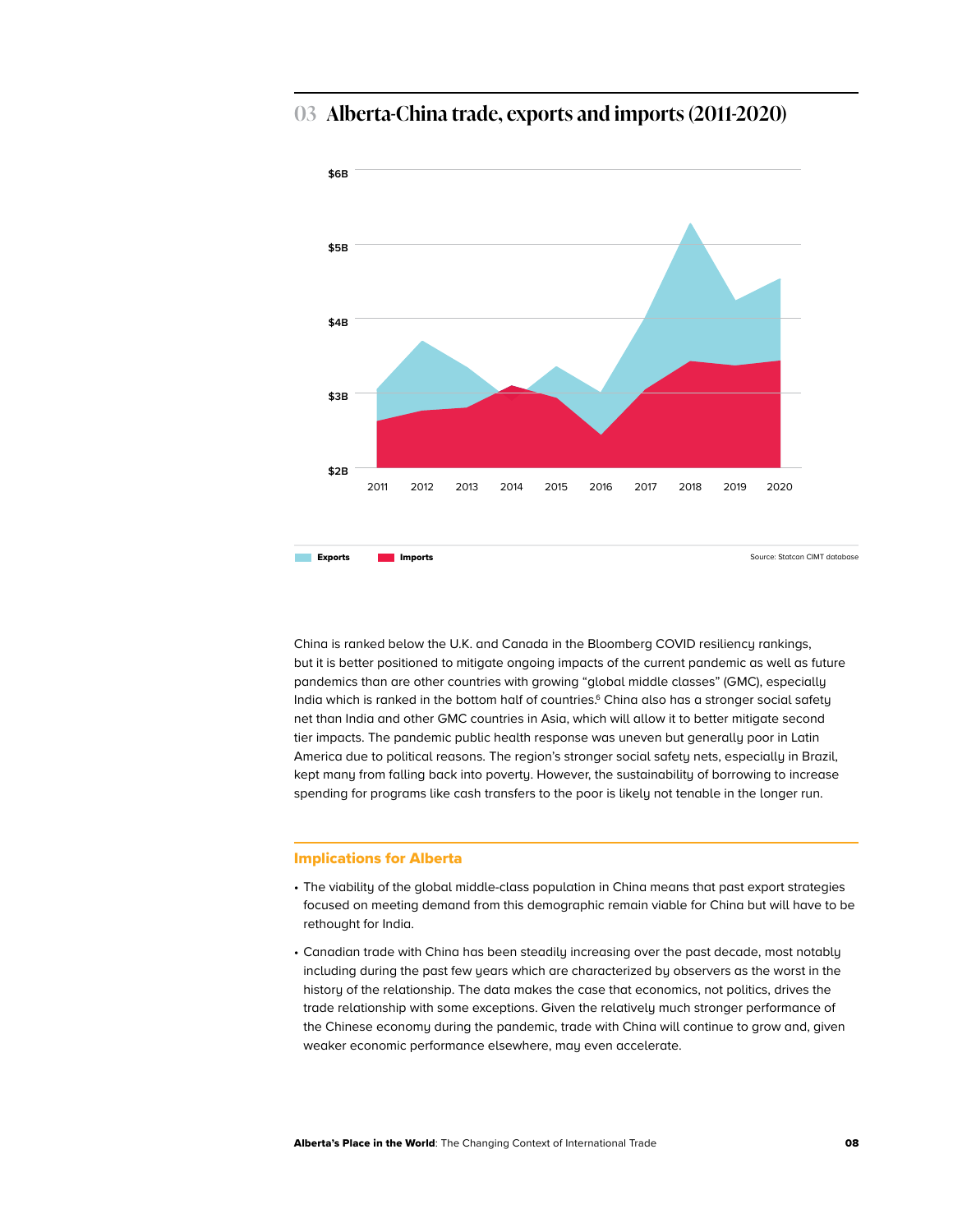# <span id="page-11-0"></span>**Accelerating pace of climate change policy response**

## What

Alberta's two biggest export markets for energy products have accelerated the pace of their climate change response policies. This follows similar trends globally.

## Why it matters

Alberta is directly exposed to climate and energy policy changes in the U.S., which is not only our largest market, but often our largest competitor for energy products. Oil and gas remain Alberta's largest exports and a focus of direct and ancillary economic activity within the province. In addition, just over 40 per cent of the province's agriculture exports go to the U.S. These exports will be impacted by the massive policy shifts to net zero agricultural production, and certification of such, in the U.S.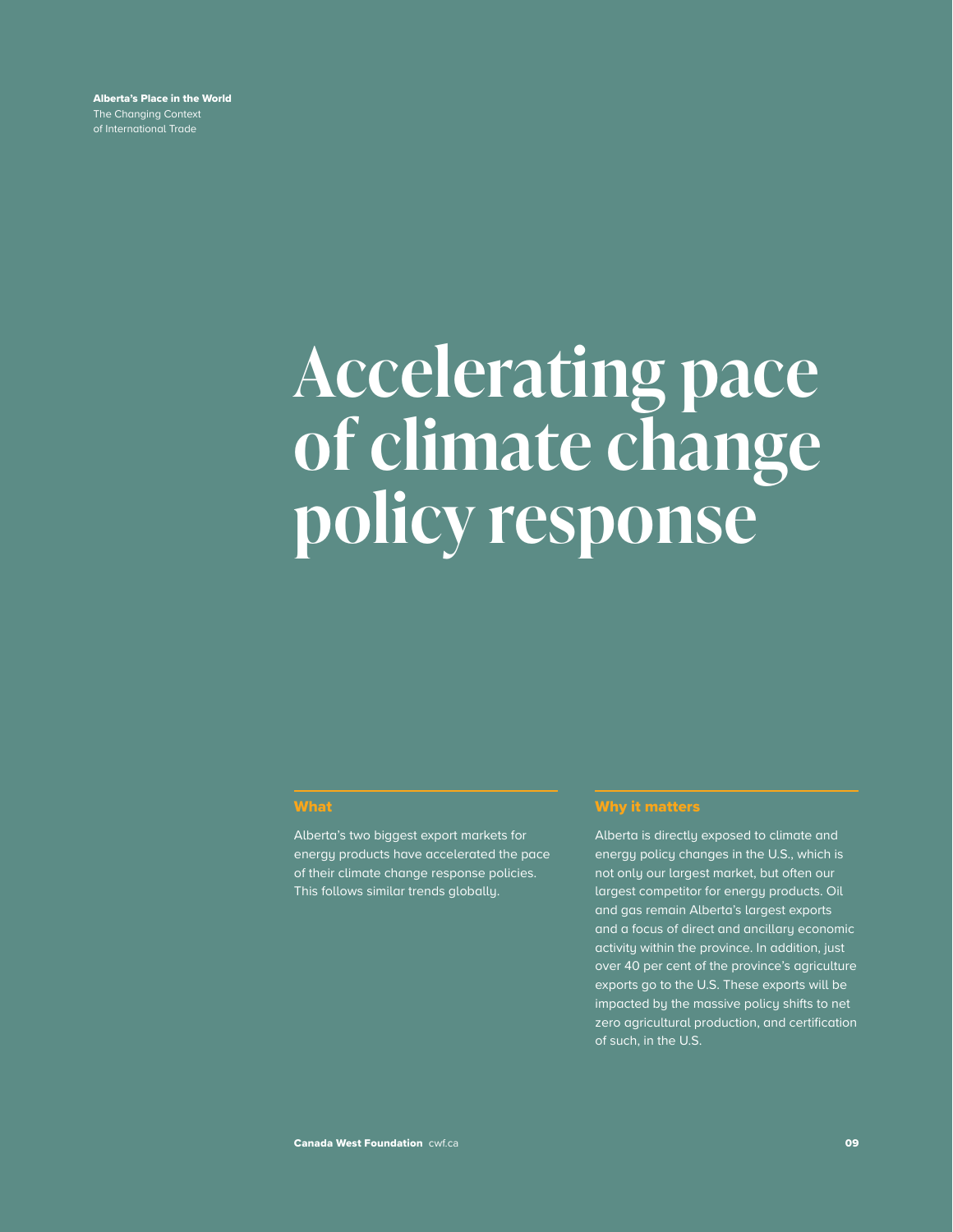# **When U.S. environmental and energy policy is not aligned with that of Canada, it creates serious competitive disadvantages for Alberta exporters.**

It is not only climate policy itself, but the volatility of that policy that creates problems. For example, the goal of COP26 in November was to accelerate action, but at the same time Spain has dropped its climate program, Germany is reopening coal fired electricity plants, and China is experiencing rotating blackouts and looking again to coal to address its immediate electricity and heating crises.

The other factor which amplifies carbon policy is the financial sector and its regulators' growing interest in risk due to climate exposure and ESG factors. Despite only eight per cent of funds under management being considered climate focused, there is strong growing retail interest in sustainable investing (IMF 2021).

In some cases, international examples provide guidance for future Canadian actions. The U.K.'s "Just Transition" policy shows how a country can recognize that the transition to lower emissions will take time and that development of lower carbon alternatives need to be located in regions where emissions reductions will disrupt existing economic activity and jobs.

Alberta's second-largest market, China, through its own huge supply and demand, investment activities, and trade policy, influences international markets not just for agriculture products but oil, LNG and coal as well.

The seriousness of the policy shift in the U.S. is being revealed going forward. The Biden campaign had signalled that the Keystone XL pipeline would be cancelled well before the last presidential election and stuck to that decision – rescinding the pipeline's permit on the first day of the administration. Even the Trump administration, the most favourable U.S. administration to the project, couldn't make approval by executive order stick.

When U.S. environmental and energy policy is not aligned with that of Canada, it creates serious competitive disadvantages for Alberta exporters. Carbon pricing is the most critical example. But Canada and Alberta are also susceptible to fuel and vehicle emissions standards, offset credit markets, support for emissions mitigation initiatives like carbon capture, and new fuels like hydrogen – both blue and green. The U.S. will also take a lead role on investment fund labelling requirements and securities regulation – again a situation where Canadian investment will be at a disadvantage if Canadian policy actions are misaligned, or Canadian interests are not represented.

As the U.S. seizes opportunities in decarbonization – for example with tax incentives for carbon capture, utilization and storage (CCUS) – the U.S. has attracted Canadian innovators and developed its own expertise. This advances the U.S. CCUS sector and also potentially attracts large emitting sectors like steel production. Tax incentives can also drive U.S. leadership in blue hydrogen production. American First policies are not limited to beef, steel and aluminum or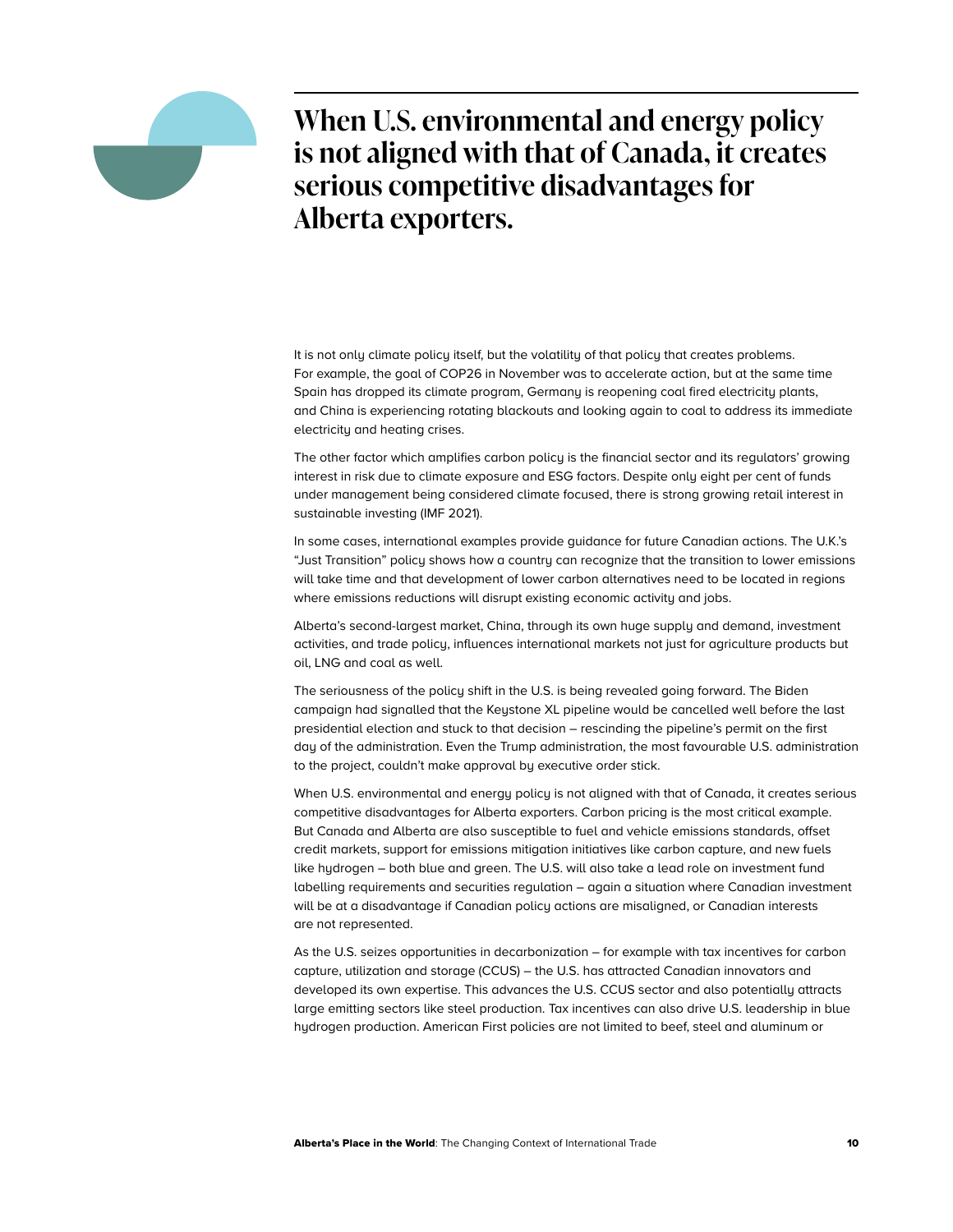### INCENTIVES & REGULATION

The U.S. is seizing opportunities in decarbonization – Alberta could easily lose leadership on CCUS, low temperature geothermal, and hydrogen if incentives and regulation disadvantage Alberta companies.

softwood lumber: the U.S. will make every effort to advance its position on CCUS and hydrogen. On the positive side, widespread adoption of CCUS technology in the U.S. should help lower the cost of its implementation in Canada – making Canadian fossil fuels even more attractive to export markets. Widespread adoption in the U.S. may also create CCUS opportunities for innovators in Canada to sell to U.S. customers.

This accelerating global response appears not only on the energy file but also in agriculture. Reducing green house gas (GHG) emissions in agriculture was part of then-candidate Biden's stump speeches and featured prominently in Agriculture Secretary Tom Vilsack's Senate confirmation hearings. This has been another climate campaign promise put into action almost immediately upon taking office with the announcement of a net-zero GHG emissions target for U.S. agriculture. This has led the Climate-Smart Agriculture and Forestry Partnership Program (CSAF) to develop and implement new technologies and practices to reduce GHG emissions in agriculture, including the promotion of markets for climate-smart commodities. If Canada's regulations are not consistent with U.S. regulations, Canada could be locked out of these opportunities. The administration has publicly floated the creation of a carbon bank (essentially an offset market) to compensate agricultural producers for carbon sequestration and other GHG reduction actions. Also under consideration is refocusing the USDA's Commodity Credit Corporation from compensating farmers for losses caused by the previous administration's trade actions against China, to paying farmers to implement sustainable practices and capture carbon in their soil. In Canada, farming practices like zero tillage, that enhance soil sequestration, have become common practice – thereby disqualifying them for credits under some carbon trading regimes.

- In addition to reducing GHGs, a by-product of the U.S. efforts in agriculture could conceivably become new non-tariff trade barriers, e.g., a substitution of mandatory country of origin labelling for the Climate-Smart Agriculture and Forestry Strategy (CSAF) or similar new ag environmental measures to become CSAF labelling for livestock. In other words, a new barrier to keep Canadian product out of the U.S.
- The U.S. is seizing opportunities in decarbonization Alberta could easily lose leadership on CCUS, low temperature geothermal and hydrogen if incentives and regulation disadvantage Alberta companies.
- Demand for LNG, hydrogen, as well as thermal and metallurgical coal are exposed to coal policies influenced not only by the Paris signatories, but to a large degree by China. China and India will make the market for coal and China has surpassed Japan as the world's largest LNG importer. Events in Europe (and to some degree in China) are potentially "the great reckoning" many have been expecting, as a variety of factors have exposed the vulnerability of energy systems to the lack of reliability of renewables and geopolitical pinch points (Nordstream gas pipelines) for natural gas imports from Russia.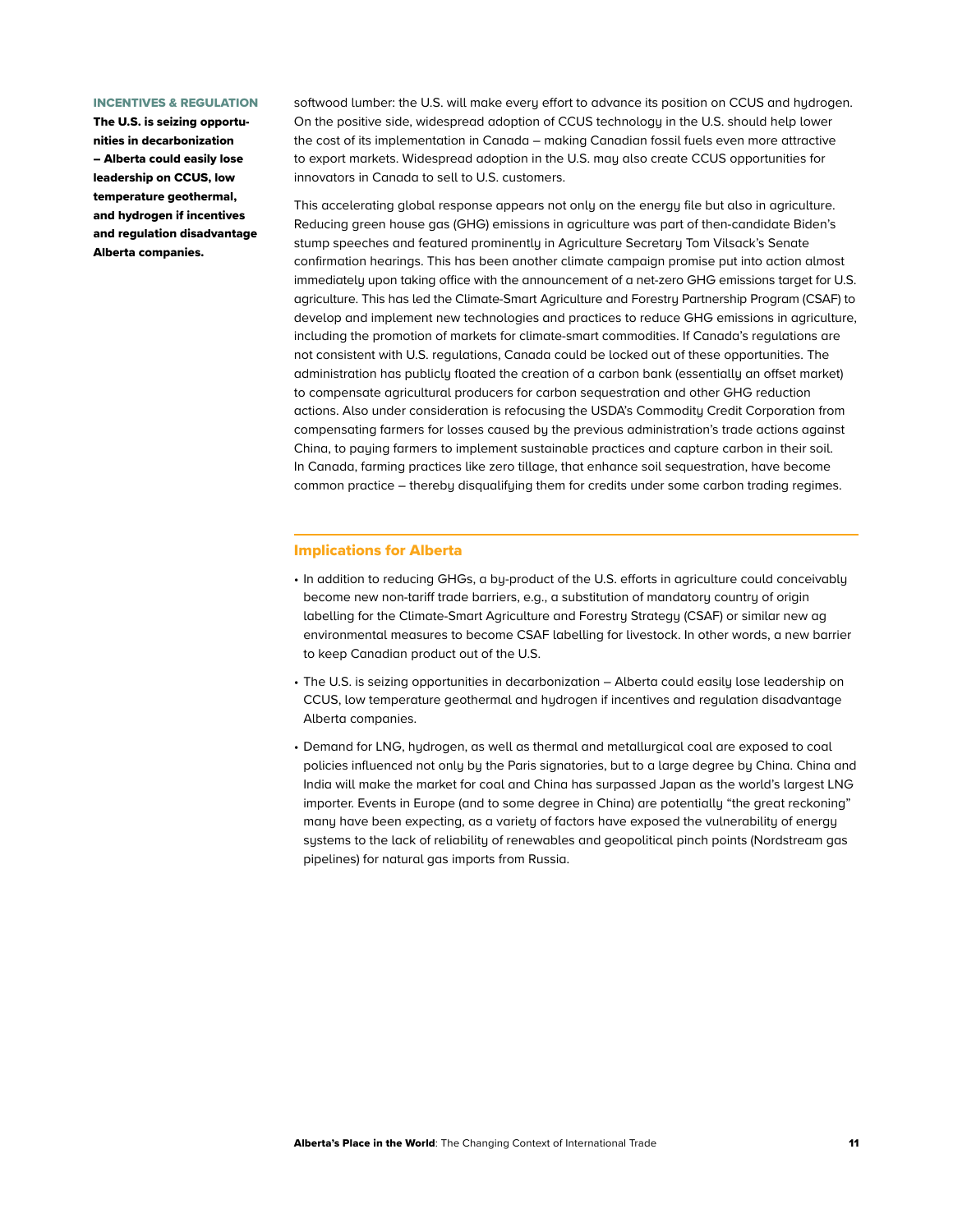# <span id="page-14-0"></span>**Future government pandemic policy response capacity**

### What

Awareness of the persistent threat of pandemics will engender changes to economic activity.

## Why it matters

A jurisdiction's ability to mitigate and manage future pandemics will be a determinant of economic competitiveness and the ability to attract investment.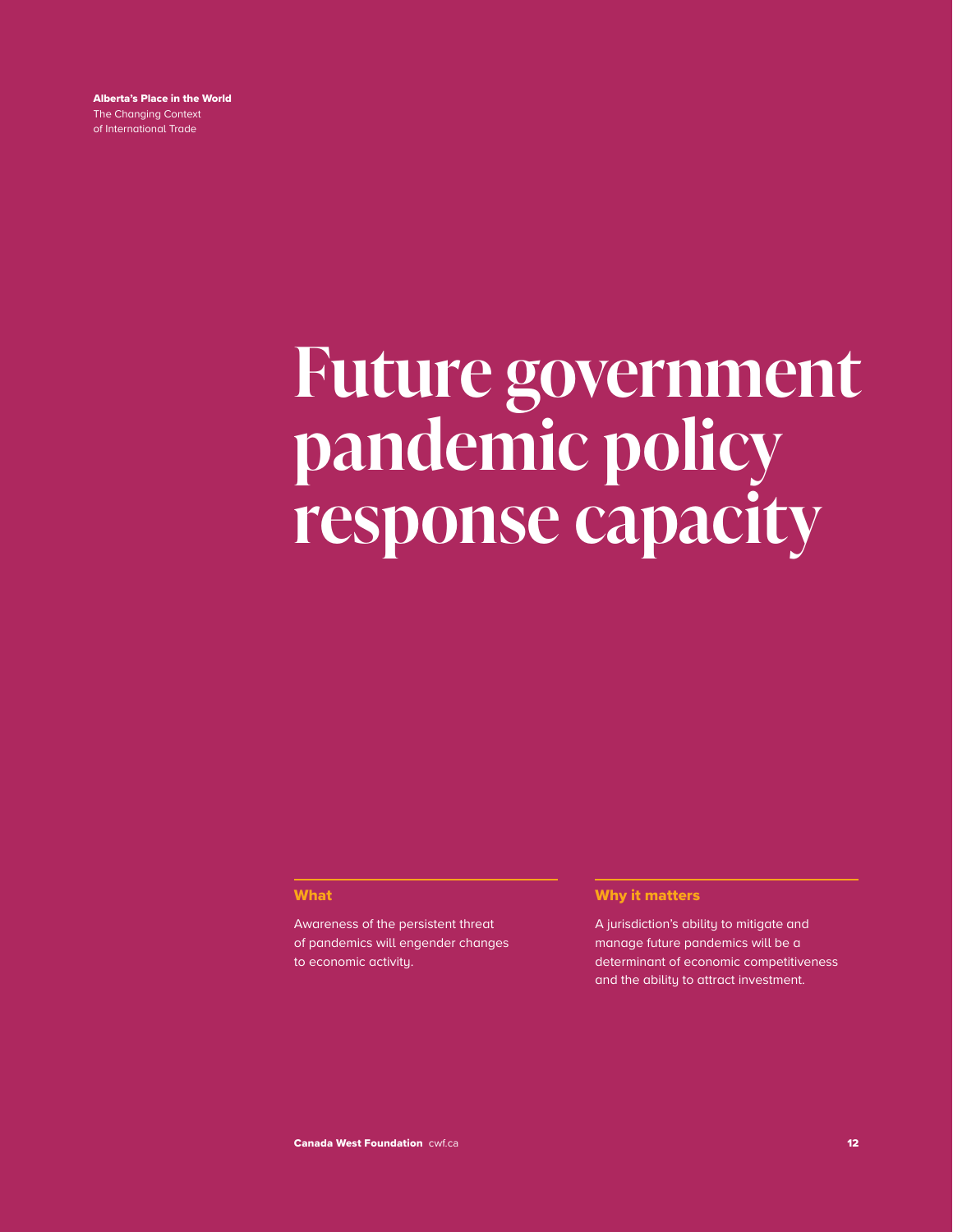### NEW BASELINE

Pandemic response is poised to become a new baseline component of the business environment.

There is consensus that COVID will become an endemic disease. This will be the fifth endemic coronavirus but one with a significantly higher morbidity and mortality rate than the others. Pandemic response is poised to become a new baseline component of the business environment.

A useful analogy is the post-9/11 response to the realization of the threat of global terrorism and resulting structural responses to global trade and business. The first time that the twin towers in New York were bombed was 1993 and the threat was marginalized, much like the response in Canada to SARS. But the second time the towers were bombed in 2001, the response was global and continues to this day. In the areas directly at risk to global terrorism, new regulations, new structures and new ways of doing business were imposed on sectors such as air travel, securing cargo facilities and movement of money. We are already seeing the potential for similar changes with pandemic response.

However, the bigger challenge for economic growth is how countries (and provinces) respond to the recognition that pandemics constitute a serious, persistent threat. It is analogous to the type of challenge posed by international terrorism but far surpasses it in scope and reach into economic activity. Governments perceived to be best able to respond to and mitigate the damage from this threat will have a comparative advantage in business attraction and competitiveness. Governments in jurisdictions where poor COVID outcomes are perceived to be tied to simpler fixes, such as increasing ICU capacity, should fare better than jurisdictions where negative outcomes stemmed from harder to fix behavioral or cultural issues, for example relating to vaccination rates.

Measures to aid competitiveness include infrastructure, such as widespread testing facilities and capacity to move goods and people during a pandemic, as well as policies like alliances with key trade partners on sharing resources and recognition of standards such as the Saskatchewan-North Dakota and Alberta-Montana agreements on vaccination of truckers.

One widely discussed change, reshoring of production, is a much less likely outcome.

For critical supplies where governments are willing to provide necessary subsidies to offset higher domestic costs, there will likely be reshoring of some production. However, for products where governments will not provide subsidies there are a series of factors that will limit reshoring.<sup>7</sup> For Canada and the United States, reshoring without government subsidy may only make sense for products where production costs can be shared with Mexico. Weaker public health capacity and poorer management of the pandemic in Mexico, and arguably parts of the U.S., may offset the advantages of bringing production back to North America. In addition, the continued growth of the middle class in China and booming Asia (outside of India) makes a strong argument for locating production in Asia. Rather than a rush to reshore to North America, the response is shaping up to be more nuanced supply chain diversification that is highly dependent on the sector and the product.

- Investment attraction for opportunities involving movement of people may depend on perception of capacity – as well as actual capacity – to manage future pandemics. Or put another way, has the province learned the lessons of the current pandemic and taken adequate, long-term measures to respond.
- Reshoring is more hype than reality and there appear to be limited, if any, opportunities for Alberta in the few areas where reshoring will happen.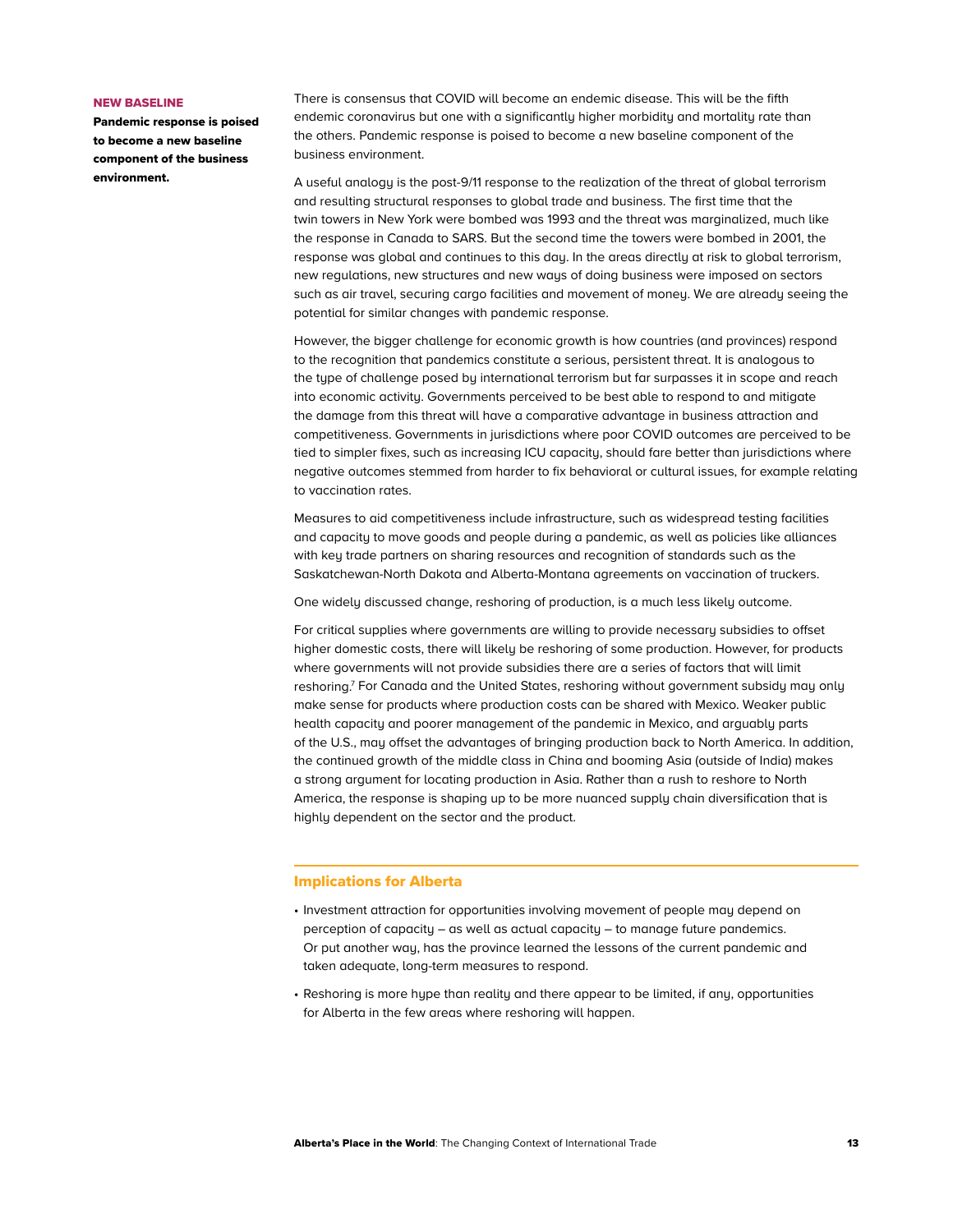# <span id="page-16-0"></span>**Reframing the geography of competitiveness**

Economic geography of competition increasingly does not align with political geography. Megaregions are adding a new component to competitive advantage.

Understanding the economic geography of competition is key for thinking about and formulating economic attraction and competitiveness strategies.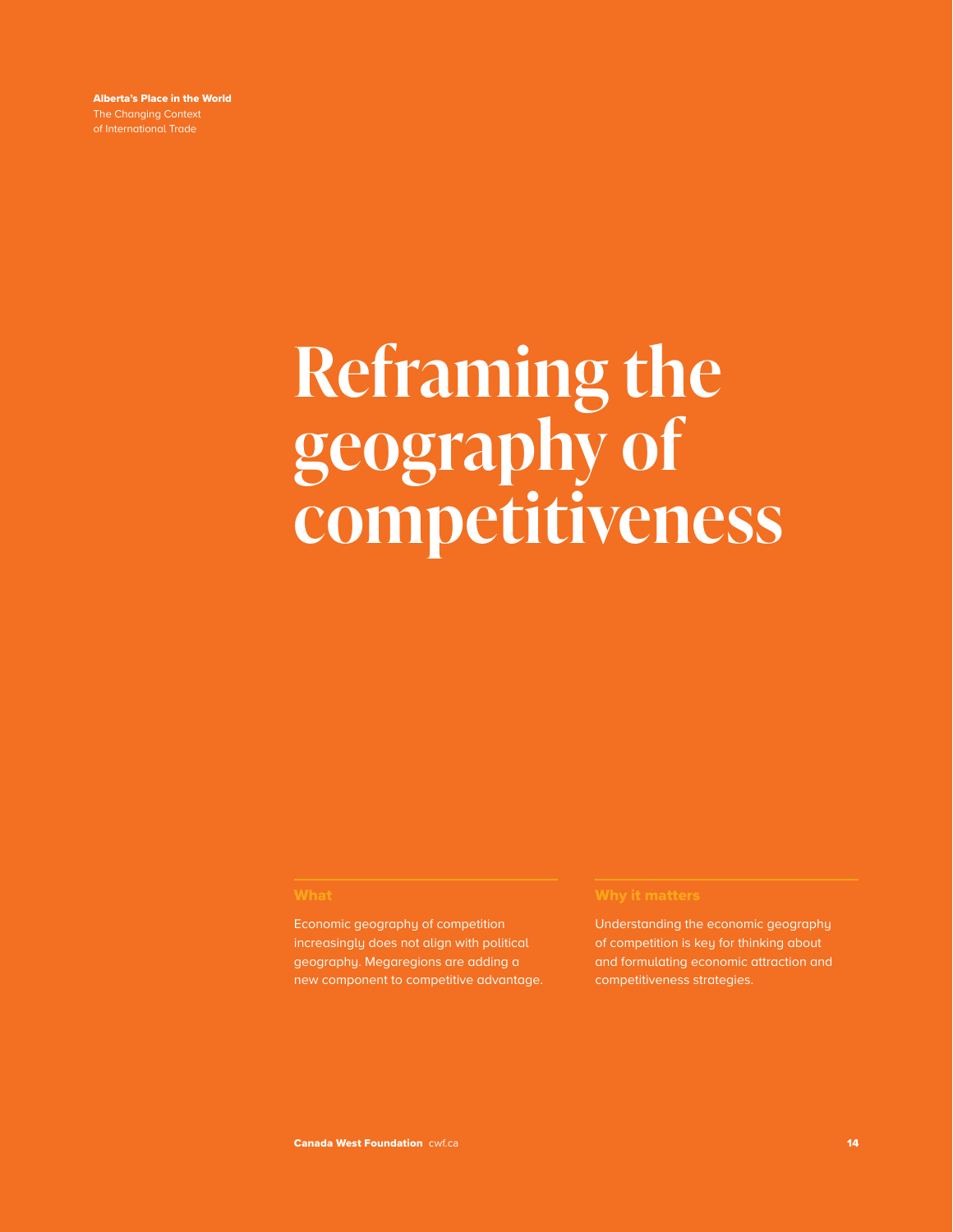

# **Alberta is not recognized as part of any megaregion. Yet, it faces competition from established and emerging megaregions.**

### **MEGAREGIONS**

Recognized collections of neighbouring political jurisdictions whose economies have become intermeshed and spawned new regional governance, coordination, planning and even promotional structures that span city, state and even national boundaries.

Alberta is not recognized as part of any megaregion. Yet, in several areas which the province has identified as economic opportunities, it faces competition from established and emerging megaregions.

Megaregions are recognized collections of neighbouring political jurisdictions whose economies have become intermeshed and spawned new regional governance, coordination, planning and even promotional structures that span city, state and even national boundaries. The core features are relative geographic proximity among jurisdictions within the region, economic coordination mechanisms, integrated economies and transportation systems, and shared culture. An important additional feature is the introduction of cooperation in place of competition for investment, government resources, etc. There is a realization that no one entity is going to get 100% of any new investment but 10% of something is better than 100% of nothing. This coordination is not limited to one sector or one initiative – it is a framework and ecosystem for sectors and initiatives.

For investment attraction of knowledge-intensive industries where geographic proximity to human capital is important, Calgary does not compete with Vancouver. It competes with the combined resources and assets of Vancouver-Seattle-Portland: the Cascadia Corridor.

This cooperation, coordination and joint planning sits on top of the baseline services and connections provided by established government agencies and resources. Seattle, Portland, and Vancouver each have similar municipal and state provincial resources as exist in Alberta. The Cascadia Innovation corridor provides an additional layer on top of this. The corridor's working groups, regular meetings of stakeholders and resources devoted to coordination and joint planning provide an ecosystem in which to grow joint initiatives. An initiative to position the region as a global leader in ag technology and food processing is therefore not a one-off or standalone. It is part of a broader ecosystem of deep, long-term cooperation, shared assets, and joint planning for related initiatives that allow investments in one area or initiative to be leveraged for wider benefit and impact.

The North American competition for the new Amazon headquarters frames the challenge posed by megaregions for Alberta, especially in its pursuit of knowledge-intensive industries that benefit from physical proximity to resources. A post-mortem of the competition shows that it was not a competition between the limited assets of one city versus another but rather of the combined assets of megaregions. In the end, Amazon placed its headquarters in the Boston-NY-Philadelphia-Washington megaregion. From its two locations in the megaregion, Amazon is within a 90-minute drive of, to pick just one of many examples, 20 of the top 100 universities in the U.S. and hundreds of other universities and technical colleges and to regional economic organizations composed of people who are a short drive or public transit trip away from each other.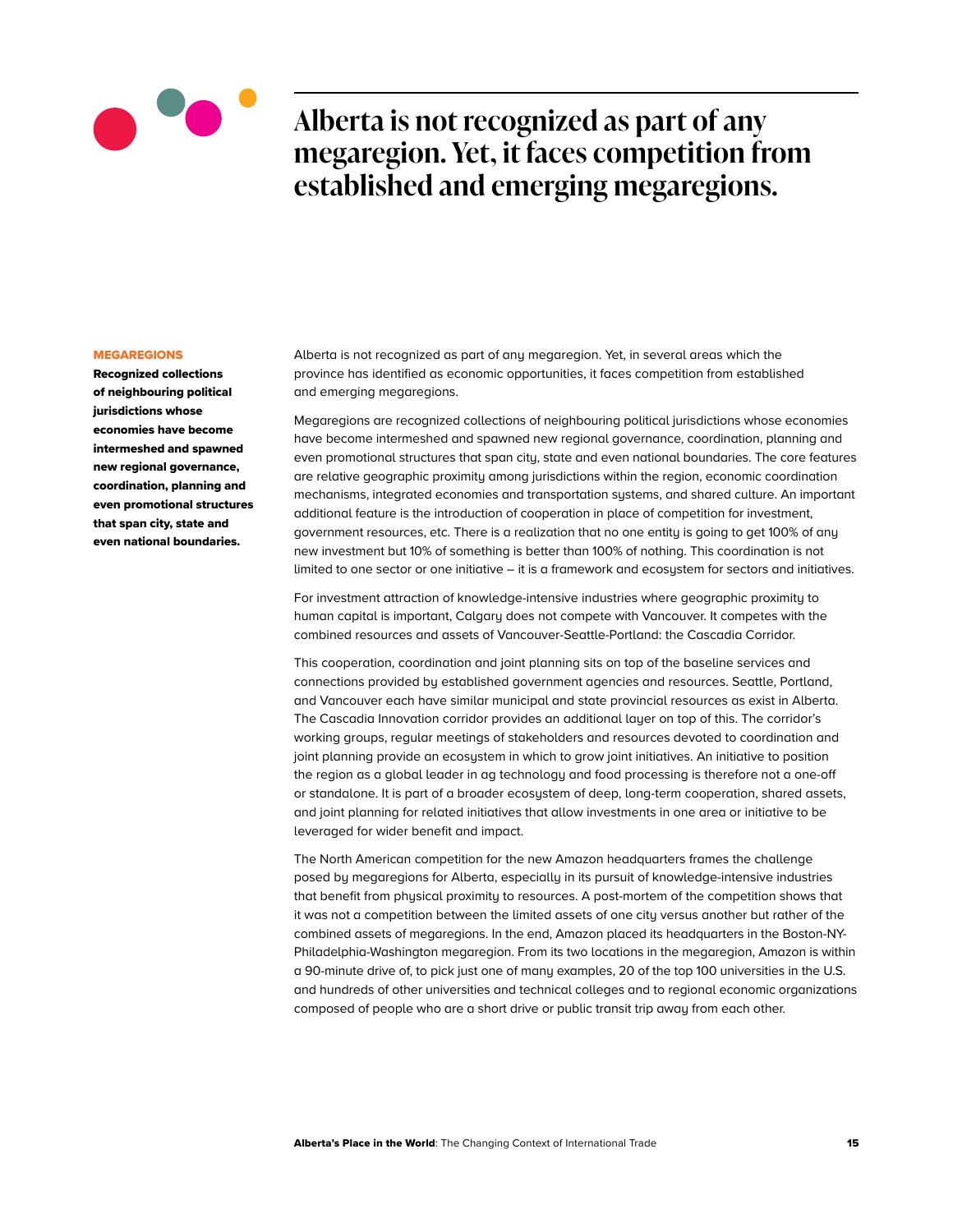## **04 Emerging and Cascadia megaregions in North America**

Night Map of North America, Emerging & Cascadia Megaregions



(represented by the gray circle) is not a megaregion. The bright lights are flaring unwanted gas from oil wells.

Source: [www.nasa.gov](http://www.nasa.gov)



The long-established megaregions in North America – the Boston-Washington corridor, Chicago-Pittsburgh region, Silicon Valley, and others – present a formidable, arguably insurmountable, challenge for Alberta given that all have populations, GDPs and asset collections that are multiples larger than the entire province of Alberta let alone any possible grouped metropolitan areas within or adjacent to the province. However, these long-established megaregions also come with a host of problems associated with their size – traffic congestion, aging infrastructure, expensive housing. The more pernicious challenge for Alberta lies in the emerging megaregions in the U.S. These newly merging entities are in a Goldilocks space of having some of the benefits of megaregions without the same intensity of drawbacks as more established, larger megaregions. Here, regions such as the Front Range region of Colorado-Wyoming and Wasatch Front region of Salt Lake City, Provo and Ogden stand out.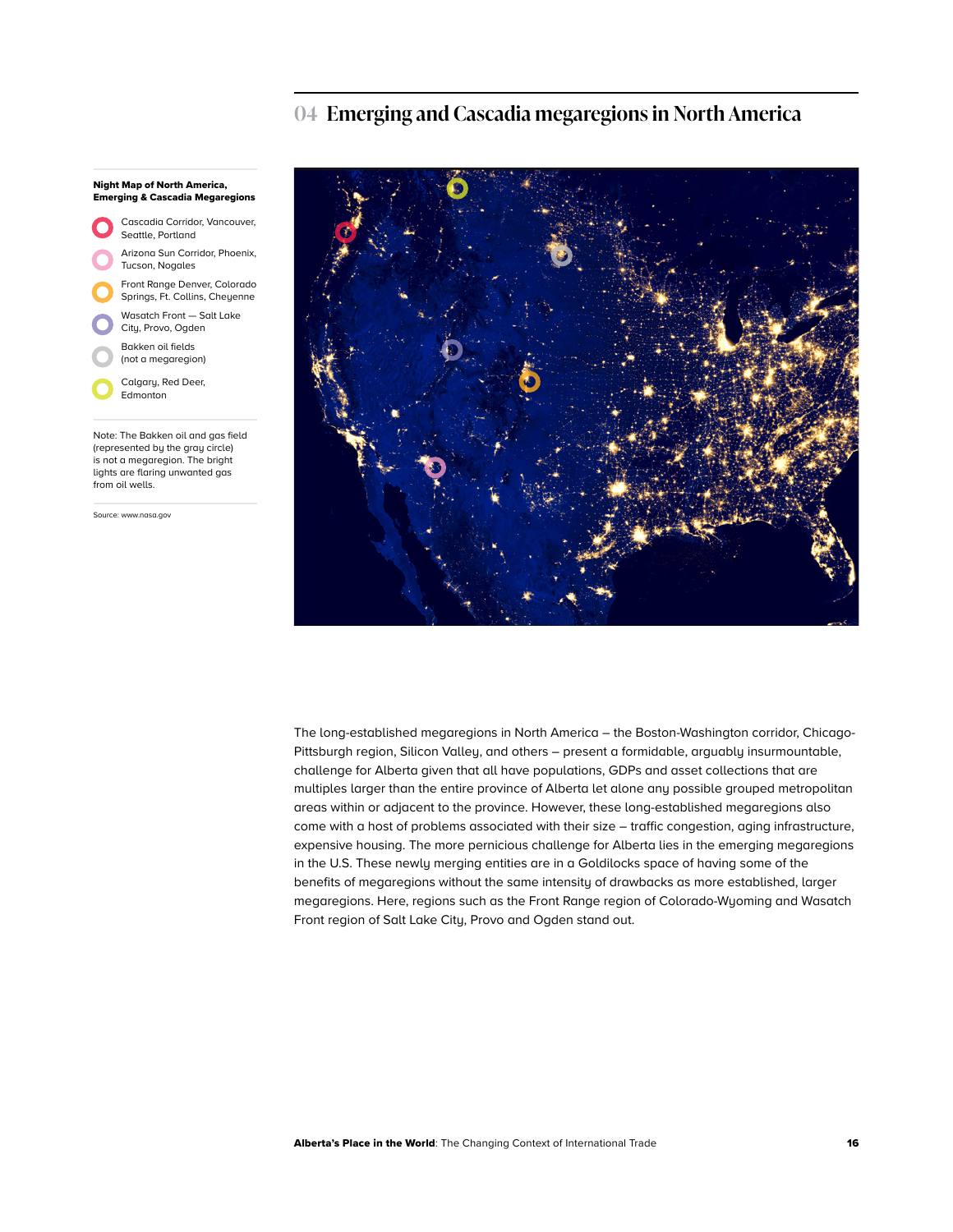

### **Region Population GDP(US\$B) Universities/ community colleges International airports Regional commuter rail links Megaregion specific coordination** Boston—New York— Philadelphia—Washington 50,524,757 \$3,650 234/too many to count 9 Yes Yes San Jose—San Francisco —Sacramento—Oakland 10,800,707 \$925. 9/25 4 Yes Yes Seattle—Vancouver —Portland 8,800,000 \$627 14/14 3 No Yes **Phoenix—Tucson—Nogales** 5,517,131 \$300 8/11 4 No Denver—Colorado Springs —Cheyenne 4,966,781 \$570 10/8 1 1 No Salt Lake City—Provo —Ogden 2,641,048 \$168. 6/10 1 No Edmonton—Red Deer —Calgary—Lethbridge 2,814,453 \$164 7/7 2 No No

Source: CWF calculations from various sources. Colleges do not include for-profit trade schools and institutions, a choice which arguably paints a more favourable picture for Canada. The university and college numbers exclude institutions with a primarily theological or faith curriculum. For the hypothetical Edmonton-Calgary-Lethbridge corridor, NAIT and SAIT are included under universities. Exact comparisons between U.S. and Canadian difficulties are difficult but the same distinctions and definitions were applied to U.S. and Canadian corridors to attempt an apples-to-apples comparison.

Alberta's Place in the World: The Changing Context of International Trade 17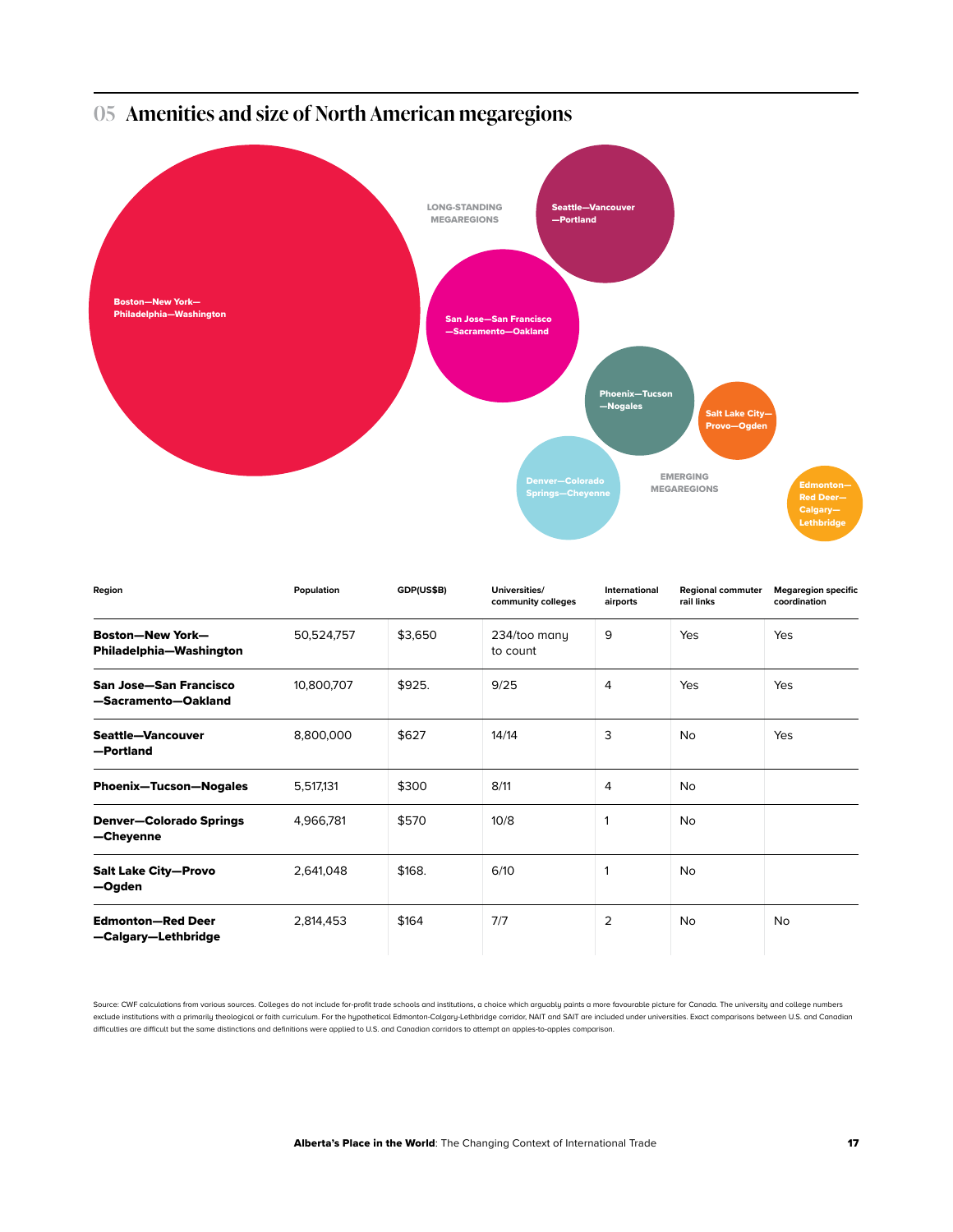

**Investment attraction and economic growth opportunity strategy needs to be done through a megaregion lens recognizing that Alberta is missing a recognized megaregion.**

The Edmonton-Red Deer-Calgary-Lethbridge corridor, however, does not show up in any global or even North American listing of megaregions. The jurisdictions are separate entities too far apart with too little in between to meet the general definition of geographic proximity found in most all megaregions. Table 5 on page 17 puts a potential YEG-YYC megaregion in context with what would be its likely competitors in North America.

- Unlike the Amazon HQ campaign, investment attraction and economic growth opportunity strategy needs to be done through a megaregion lens recognizing that Alberta is missing a recognized megaregion and that creating one does not happen overnight nor through government-led actions.
- Not only do other regions, companies and investors not recognize Alberta as a megaregion –Albertans do not have a megaregion mindset (except perhaps for the oilpatch). Edmonton competes with Calgary in everything – not just sports.
- Alberta is developing some "corridor" initiatives like ag tech and food processing, but these sit in isolation from other developments as one-offs and lack the larger ecosystem of cooperation and initiatives that make similar initiatives in megaregions like those in the Front Range and Cascadia more attractive.
- It is critical to note that these megaregions, at least in North America, have grown organically from the ground up not from the top down. They are not creations of government. Governments race to catch up with the emergence of new needs and demands as economic actors create new needs and mechanisms for cooperation, coordination, and planning and most importantly as "beggar thy neighbour" is replaced by "band together to compete against others". Worse than not having a megaregion is having a government program that attempts to create one.
- Edmonton Global has had success in building a "compete together" mentality among jurisdictions in the Edmonton region and this may be a starting point, but it will take time as the development of trust comes from working together.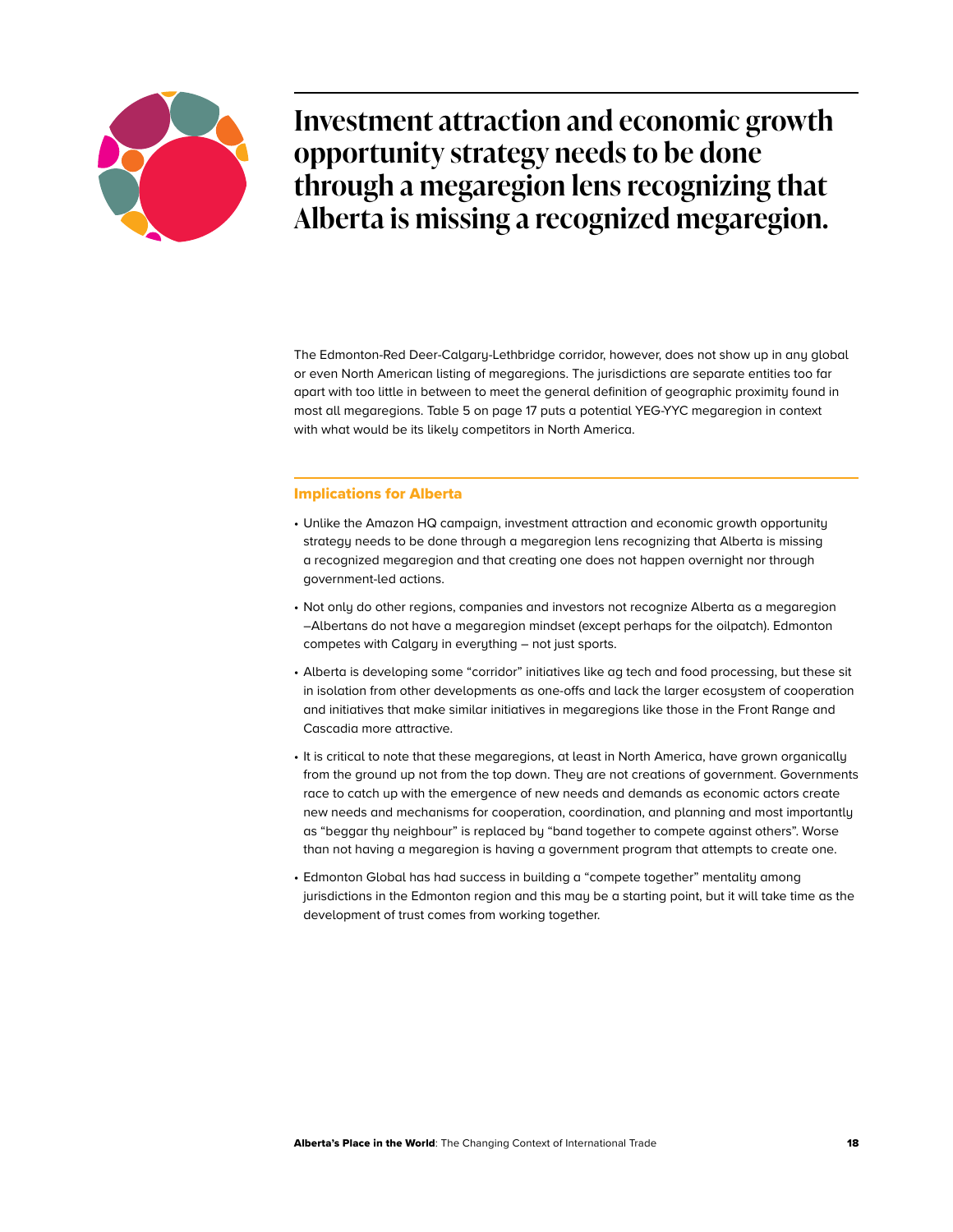# <span id="page-21-0"></span>**The rise of internationally recognized micro-credentials**

Micro credentials can provide targeted skills training and assessment efficiently and effectively if the competencies to be credentialed are verified by employers as part of the job profile and included in a competency framework. Competency frameworks align demand and supply in labour markets, which improves productivity.

Competency frameworks are being used by Canada's competitors to to create a common, more efficient, language and standards for educators and employers. These frameworks revolutionize labour

market information systems and lead to increased investment and talent attraction. By helping to match people to jobs and training more efficiently, these frameworks improve labour productivity.

 Incorporation of competency frameworks into the workforce development and deployment systems improves competitive advantage in general and would smooth the transition and transformation of the energy sector in the province.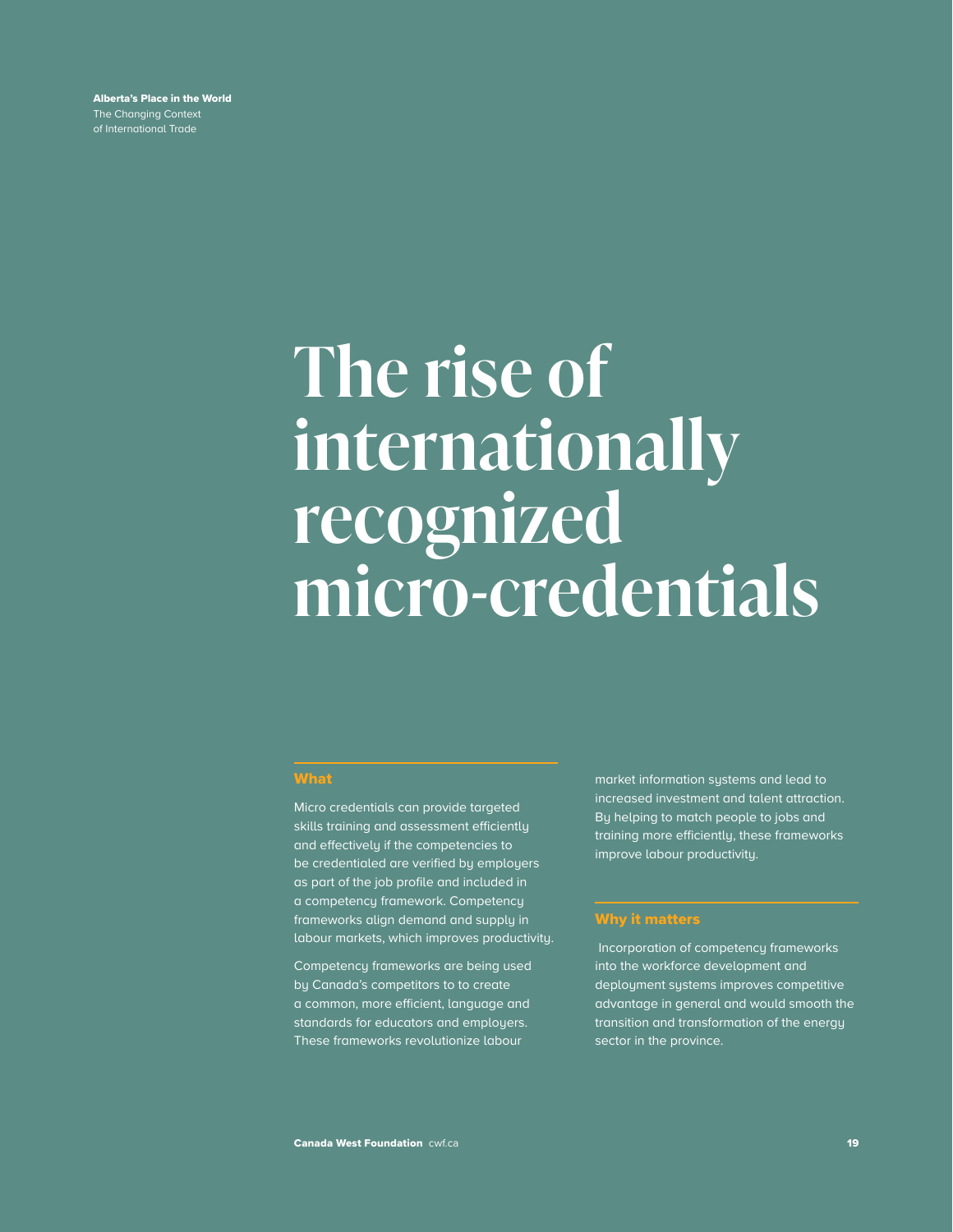

# **New jobs require new skills and competencies – a workforce without them is not productive.**

Oil sands companies are changing their strategy away from new greenfield projects to increase production from current assets and at the same time reduce GHG intensity of that production. Electricity generators are making the switch from coal to natural gas and renewables ahead of regulatory mandates. Energy efficiency improvements change how and what gets built or renovated. The province is looking to replicate the cost reduction success in oil sands production as they work toward cost reductions in carbon capture and storage (CCS), hydrogen production and geothermal. And the transformation is not just limited to oil and gas – agriculture production, equipment manufacturing and food processing are seeing a revolution in efficiency, GHG reduction and automation.

Alberta's labour force is on the front line of this transition. In cities, towns and rural communities, disruption has begun to change how and where people make their living. New jobs require new skills and competencies – a workforce without them is not productive. Lower labour productivity affects competitiveness, wages, and investment attraction.

To develop the workforce required for these new jobs, training programs should be targeted to the specific competencies required to perform them. Employers lead the development of the job competency profiles that illuminate the competencies and the standards of competence required. This, in turn, informs training providers so that targeted training can be offered. Direct assessment and verification of competence can be credentialed through modular, stackable micro credentials. This system would expedite the development of the workforce for the transformation of the energy sector.

- Alberta, more than most places, faces a labour force transition due to technological change (adoption of AI in smart ag, robotics in food processing, online service provision) as well as changes from the transition to a lower carbon economy, which is also creating a shift to new technologies and processes. The adoption of competency frameworks can better and more efficiently match people, jobs, and training.
- In a world of labour shortages of specialized talent, the guarantee of a work force that can be trained for the specific requirements of employers is a powerful tool for investment attraction. Likewise, solid labour market information about high demand jobs for people with specific competencies will attract people who can see their future in the province.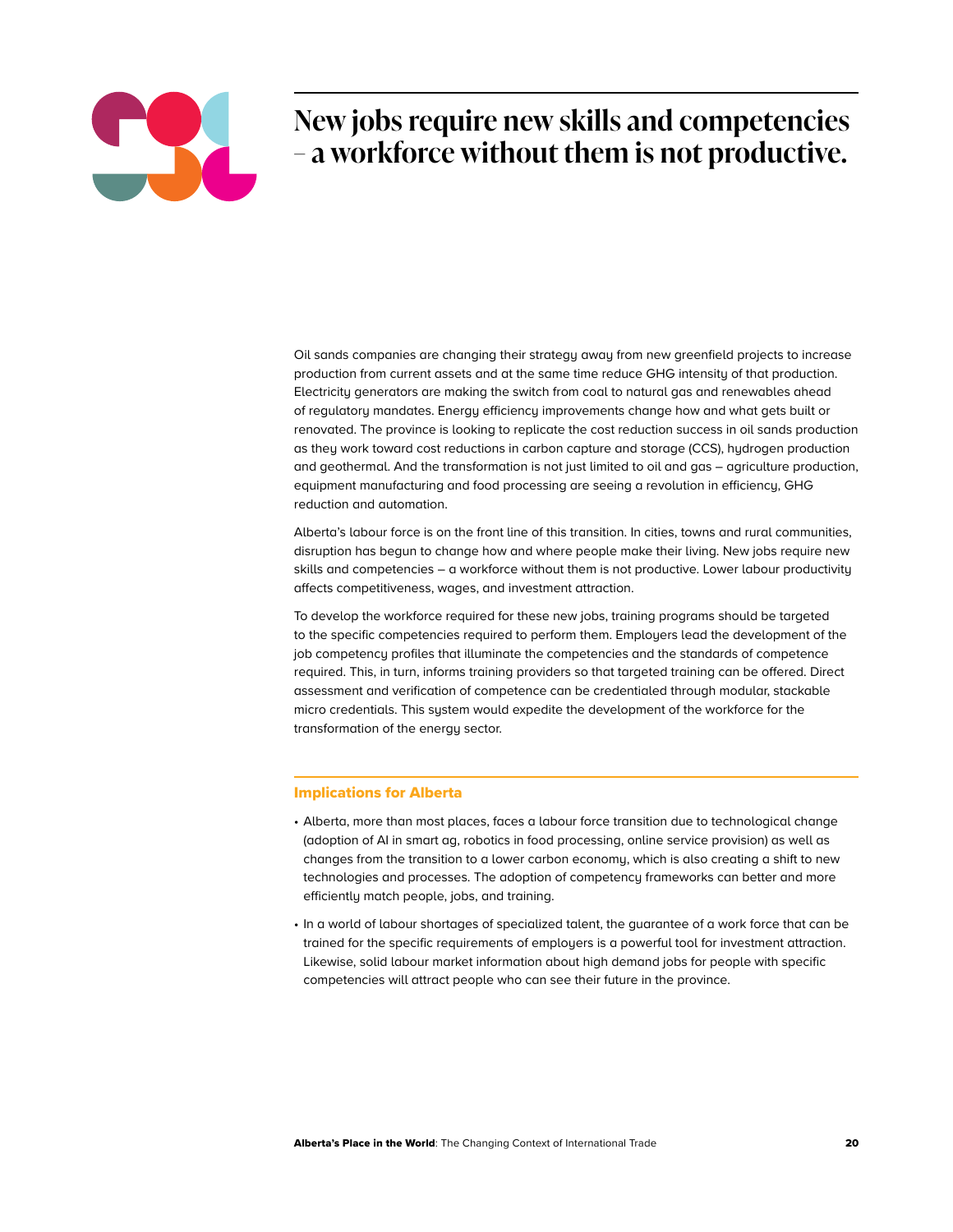- Since competency frameworks are not in wide use in the province, employers will need support to revise job descriptions, education and experience requirements, as well as competency assessment processes to enable them to hire, train and manage a more productive and satisfied workforce. Industry associations often take the lead to develop the frameworks for their employers and interconnect their frameworks with other sectors.
- Alberta's post-secondary sector is not as responsive to current and future labour market requirements as are jurisdictions where competency frameworks are being used. Post-secondary institutions in the province do not yet have learning and assessment educational competency systems in place that would allow them to produce competency credentialed graduates.
- Labour market information (LMI) systems need to be much more granular and timely. LMI systems should align with, and inform, employers' competency frameworks as well as education providers and training course designers. This would assist in the design of career paths that take advantage of future opportunities in rapidly changing sectors.
- Competency standards are critical to take advantage of the liberalization of movement of labour, technicians, skilled trades, professionals and businesspersons under modern trade agreements such as the CPTPP (Comprehensive and Progressive Agreement for Trans-Pacific Partnership) and CETA (Comprehensive Economic and Trade Agreement). Until Alberta develops competency frameworks any competitive advantage from using these provisions of the EU agreement would fall to the Europeans who are well ahead in the use of competency frameworks.

### FOR MORE INFORMATION

Canada West Foundation has built support among institutions, employers, students, and federal employment programs for the necessary changes for the past eight years. Our recent work: [Human Capital Centre, Canada West Foundation](https://cwf.ca/our-centres/the-centre-for-human-capital-policy/)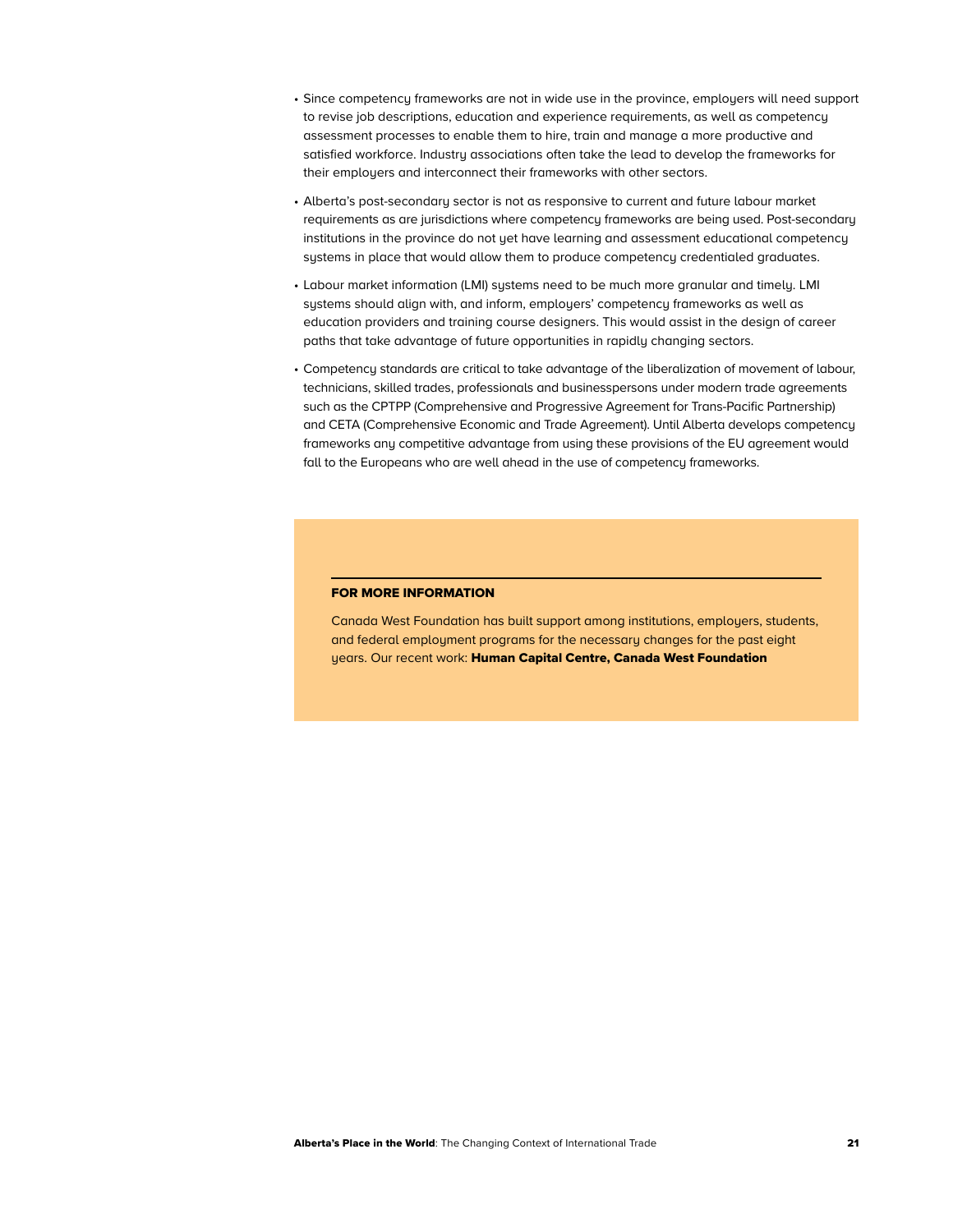# <span id="page-24-0"></span>**Multilateral trade agreements**

## What

Canada is party to more multilateral trade agreements than our export competitors.

## Why it matters

These agreements offer greater advantages for building and exploiting supply, production, and distribution chains than traditional bilateral agreements.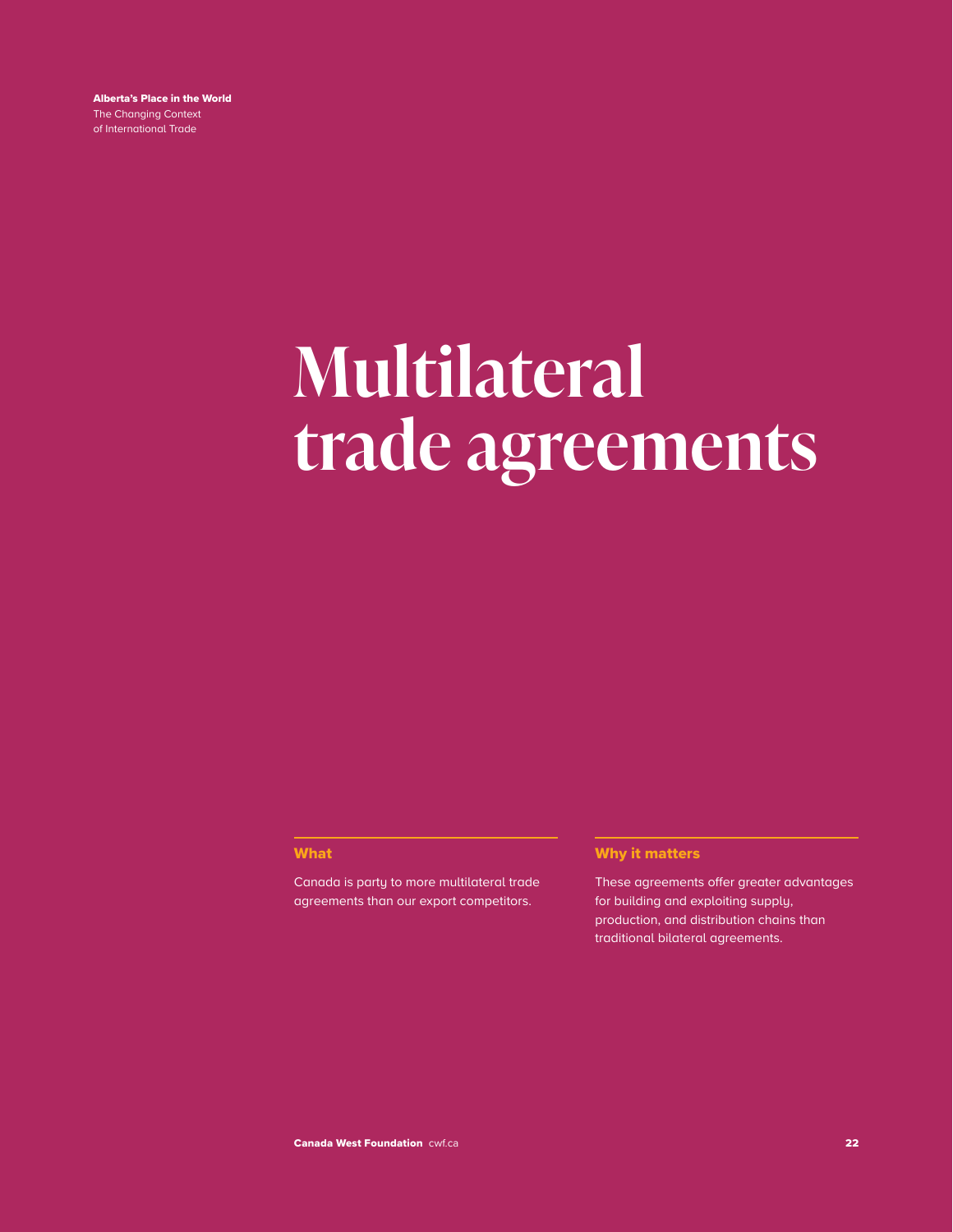## **06 Impact of multi-lateral agreements on market access**

|                  | <b>Bi-lateral</b><br>agreements in force | <b>Multi-lateral</b><br>agreements in force* | <b>Markets covered in</b><br>multi-lateral agreements** |
|------------------|------------------------------------------|----------------------------------------------|---------------------------------------------------------|
| <b>U.K.</b>      | $31***$                                  | 8                                            | 62                                                      |
| <b>Korea</b>     | 13                                       | $\overline{4}$                               | 46                                                      |
| <b>Canada</b>    | 11                                       | $\overline{4}$                               | 40                                                      |
| <b>Australia</b> | 12                                       | 3                                            | 22                                                      |
| <b>Japan</b>     | 17                                       | $\overline{2}$                               | 17                                                      |
| E.U.             | 39                                       | 1                                            | 13                                                      |
| <b>China</b>     | 16                                       | $\overline{2}$                               | 10                                                      |
| <b>U.S.</b>      | 12                                       | $\overline{2}$                               | 8                                                       |
| Mercosur****     | 8                                        | $\Omega$                                     | $\Omega$                                                |

Not including WTO agreement.

\*\* Only countries with which agreement is in force.

\*\*\* Includes continuation of EU agreements to which the UK was party.

\*\*\*\* Mercosur is the customs union of Brazil, Argentina, Paraguay and Uruguay that can only sign trade agreements as a bloc. Source: CWF calculations from various sources http://rtais.wto.org/UI/publicPreDefRepByCountry.aspx

There are two important points on trade agreements to remember when thinking about trade and investment. First, Canada has a basic trade agreement with the 164 countries who are members of the WTO. We have tended to forget this in the excitement to sign more specific agreements. Second are the benefits of multi-lateral agreements over bilateral ones. Multilateral agreements with one set of rules and paperwork for multiple markets allow exporters to pro-rate the cost of agreement compliance across several markets as well as the cost of development of supply, production, and distribution chains. Shifting from a focus on commodity-based exports, where one set of rules for several markets is less important, to manufactured and processed goods where it can be a significant advantage makes this multi vs bilateral difference important. For example, under the CPTPP agreement, an exporter of a manufactured product, including food products, has one set of rules for exporting to all 11 members. Equally important, firms need, for example, only a single distribution agreement with a company in Singapore, to handle shipment, storage, distribution, and all fulfillment issues for all members of the bloc instead of 10 separate agreements.

- The supply and production advantages of new trade agreements are a competitive advantage over U.S. competitors
- In addition to supply and production chain advantages for production and distribution of goods, improved and wider reaching labour mobility provisions in Canada's multilateral agreements, including the E.U. agreement, give Alberta another competitive advantage over U.S.-only based firms.
- Albertan firms have another advantage in being able to use supply and production chain partners in Mexico to sell into the U.S. market under the new NAFTA agreement and into the Pacific Rim and potentially the U.K. under the CPTPP.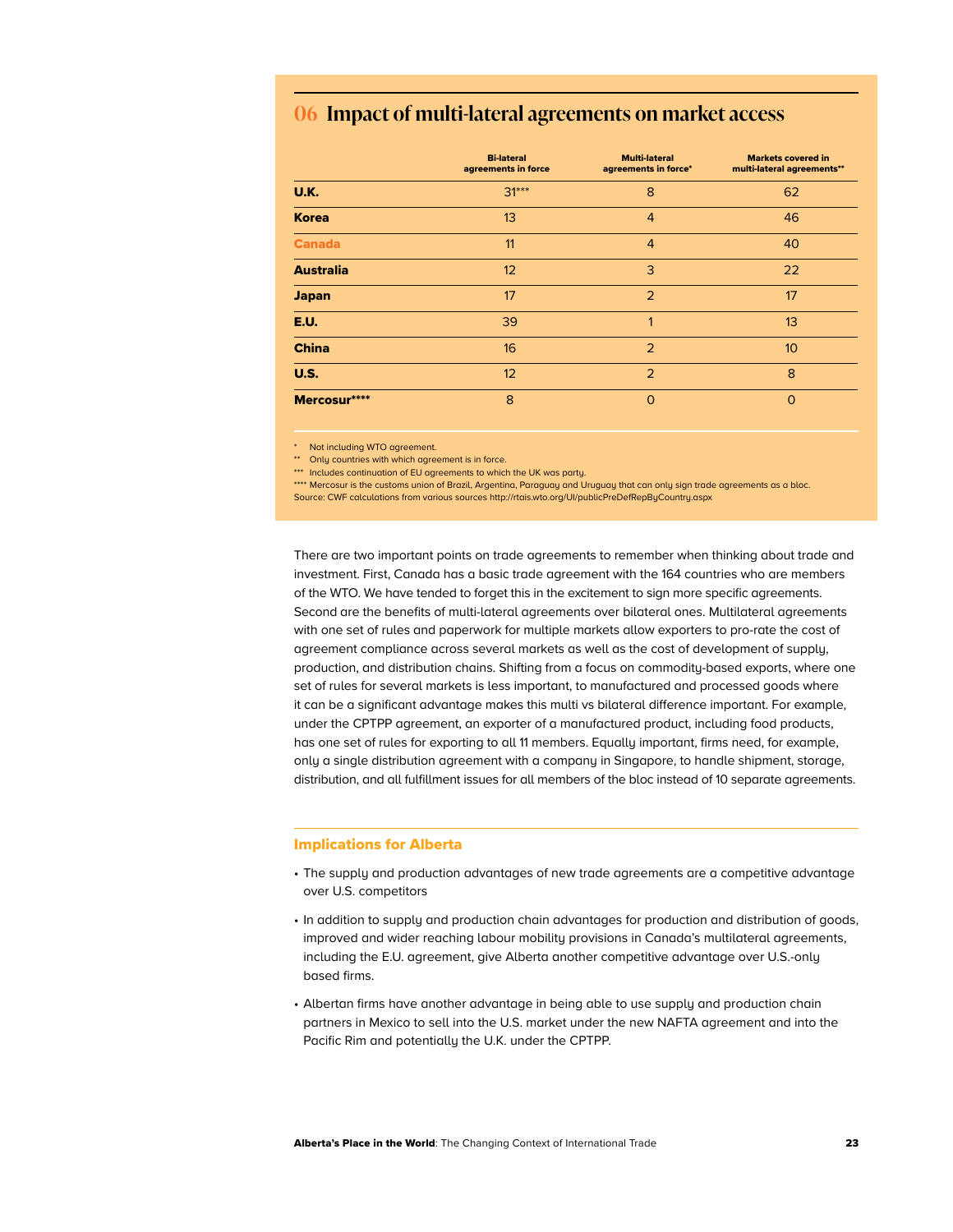# <span id="page-26-0"></span>**U.S. pushes extraterritoriality in its competition with China**

The U.S. has a history of using its economic power to advance U.S. political interests. For Western Canada, a notable example is the Eisenhower administration preventing Imperial (Exxon) Oil from fueling Canadian grain transport ships at the Port of Vancouver when Prime Minister John Diefenbaker refused to follow the U.S. grain embargo of China in the 1950s. More recently, U.S. administrations have instructed Canadian subsidiaries of U.S. retail stores to adhere to the prohibitions on the sale of Cuban origin goods in Canada. The extradition request of the Huawei executive involved fraud in evading economic sanctions on Iran that Canada, the U.N. and most other OECD countries do not recognize and refuse to comply with. It can be very easy to wind up on the wrong side of U.S. economic sanctions, embargos, and similar measures. As the U.S. cold war with China escalates and extends its digital technology focus, the possibility of running afoul of U.S. measures, current or future, becomes a greater concern. A new venture that requires technology held by China would raise obvious concerns. But these concerns would extend to joint production arrangements overseas.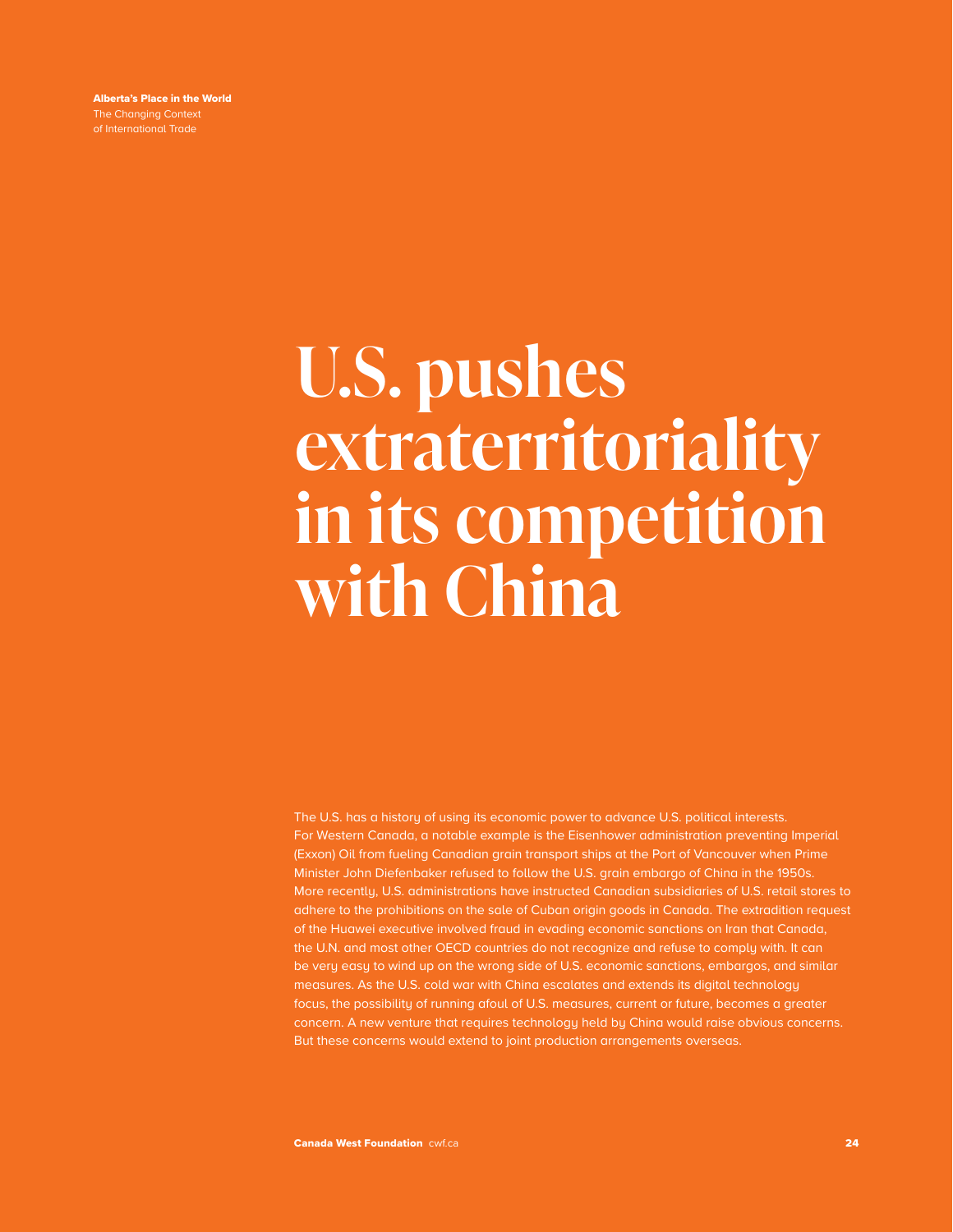

**In new sectors like plant protein or canola oil for bio-diesel one of the largest markets for Prairie processors will be the U.S. Rather than shrinking, trade dependency on the U.S. may be growing in value-added agriculture.**

For most countries on the U.S. sanctions lists, e.g., Cuba, Iran, Sudan, and Zimbabwe, this is not an issue. But with the world's largest economy it is. Where lower cost or more appropriate Chinese technology is put off limits, Canadian firms may have greater difficulty competing globally with any offsetting guarantee of access to the U.S. market or say exemption from Buy America rules in exchange. This can also limit the ability to invest at home. Barring Huawei from participating in the internet buildout in Canada may remove one of the few global companies with extensive experience in remote and difficult buildouts in Africa and elsewhere. Remote Indigenous communities in Canada likely will not be impressed that highspeed internet is delayed because the Americans do not like a particular vendor, especially if the Americans are not offering some form of compensation for the loss.

Then there is the potential of more direct economic losses. Eighty-eight per cent of all Alberta exports, 61 per cent of non-oil exports go to U.S. and over 40 per cent of agricultural exports all go to the U.S. In new sectors like plant protein or canola oil for bio-diesel one of, if not the largest markets for Prairie processors will be the U.S. Rather than shrinking, trade dependency on the U.S. may be growing in value-added agriculture. Growing investments in film and TV production in the province likewise make good targets for any U.S. administration seeking leverage to enlist Canadian support for sanctions.

In the case of Cuba and Helms-Burton, Canada has specific legal measures in place to protect Canadian companies, going so far as to criminalize compliance with U.S. law. This protection is lacking for evolving U.S. rules for China. The U.S. policy and regulatory regime, the United States Innovation and Competition Act of 2021 (USICA), formerly known as the Endless Frontier Act, has two specific sections on cooperation and coordination with Canada.<sup>8</sup> The U.S. has not specified what it seeks from Canada but has clearly laid a marker for future asks. Obvious candidates would be cooperation on further limits on the use of Chinese software and hardware, limits on Chinese investment in North America, and potentially harmonized regimes for managing academic exchanges, likely based on the extensive measures outlined in the United States Innovation and Competition Act with Chinese universities in sensitive economic and security sectors.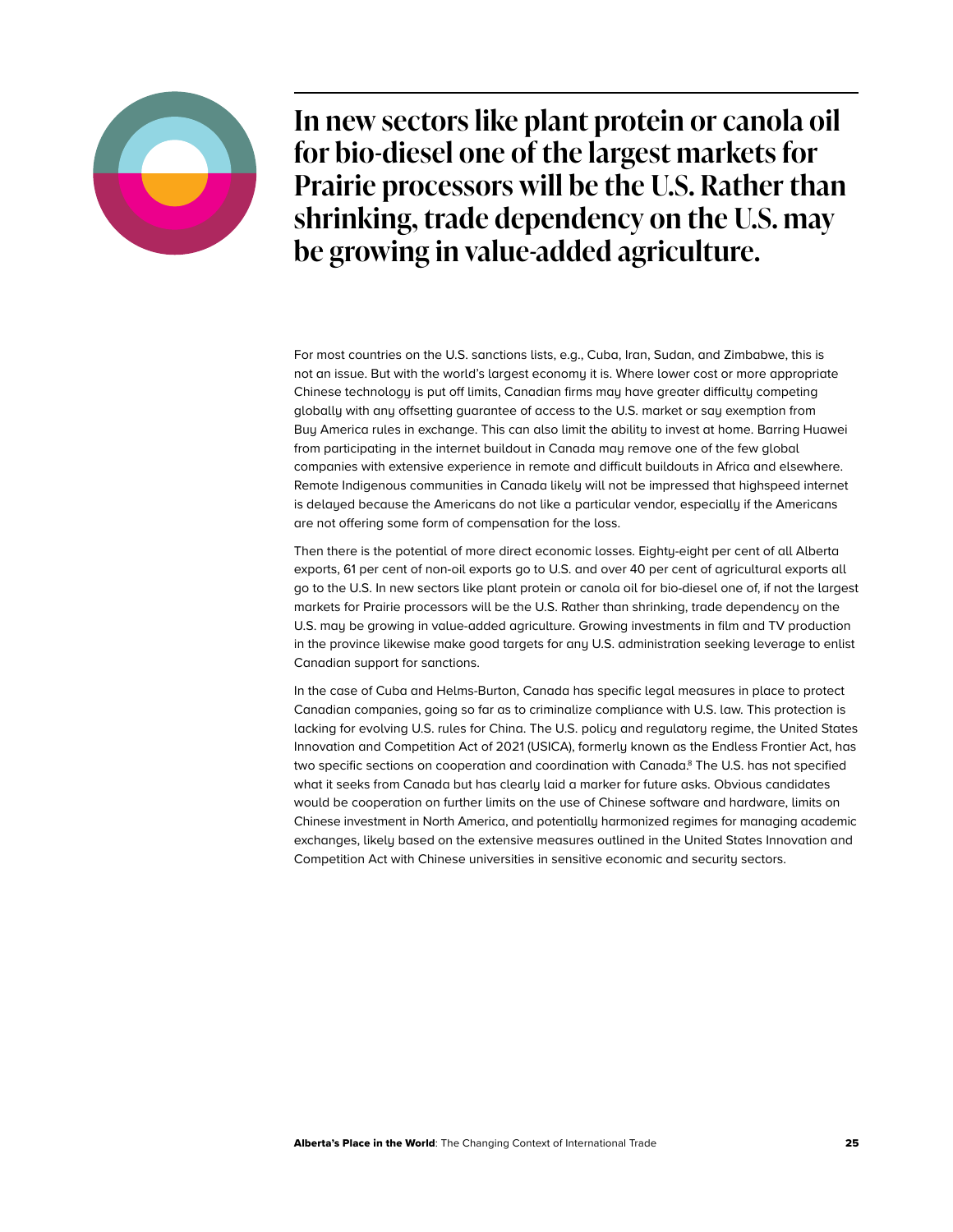# <span id="page-28-0"></span>**Endnotes**

- <sup>1</sup> <https://www.investopedia.com/terms/g/grey-swan.asp>
- <sup>2</sup> See e.g., [https://www.theglobeandmail.com/politics/article-if-the-next-presidential-election](https://www.theglobeandmail.com/politics/article-if-the-next-presidential-election-reveals-the-us-hurtling-toward/)[reveals-the-us-hurtling-toward/](https://www.theglobeandmail.com/politics/article-if-the-next-presidential-election-reveals-the-us-hurtling-toward/)
- <sup>3</sup> 'Analysis | Trump Has Officially Put More Tariffs on U.S. Allies than on China', Washington Post, [https://www.washingtonpost.com/news/wonk/wp/2018/05/31/trump-has-officially-put-more](https://www.washingtonpost.com/news/wonk/wp/2018/05/31/trump-has-officially-put-more-tariffs-on-u-s-allies-than-on-china/)[tariffs-on-u-s-allies-than-on-china/](https://www.washingtonpost.com/news/wonk/wp/2018/05/31/trump-has-officially-put-more-tariffs-on-u-s-allies-than-on-china/).
- <sup>4</sup> A simple definition of "middle class" in this context is individuals who earn enough, and feel confident in the security of increased earnings, to increase the quantity and quality of consumption. The quantitative definition applied here comes from, Rakesh Kochhar, 'In the Pandemic, India's Middle Class Shrinks and Poverty Spreads While China Sees Smaller Changes', Pew Research Center (blog), accessed 10 September 2021, [https://www.pewresearch.org/fact-tank/2021/03/18/in-the-pandemic-indias-middle-class](https://www.pewresearch.org/fact-tank/2021/03/18/in-the-pandemic-indias-middle-class-shrinks-and-poverty-spreads-while-china-sees-smaller-changes/)[shrinks-and-poverty-spreads-while-china-sees-smaller-changes/](https://www.pewresearch.org/fact-tank/2021/03/18/in-the-pandemic-indias-middle-class-shrinks-and-poverty-spreads-while-china-sees-smaller-changes/).
- <sup>5</sup> 'Millions Are Tumbling Out of the Global Middle Class in Historic Setback', Bloomberg.com, accessed 1 October 2021, [https://www.bloomberg.com/features/2021-emerging-markets](https://www.bloomberg.com/features/2021-emerging-markets-middle-class/)[middle-class/](https://www.bloomberg.com/features/2021-emerging-markets-middle-class/).
- <sup>6</sup> <https://www.bloomberg.com/graphics/covid-resilience-ranking/> December 22, 2021 report, accessed January 17, 2022
- $7$  Japan, for instance is providing direct payments to businesses to relocate production from China to Japan.
- <sup>8</sup> [https://www.congress.gov/bill/117th-congress/senate-bill/1260/text?q=%7B%22search%22%](https://www.congress.gov/bill/117th-congress/senate-bill/1260/text?q=%7B%22search%22%3A%5B%22endless+frontier%22%5D%7D&r=1&s=2) [3A%5B%22endless+frontier%22%5D%7D&r=1&s=2](https://www.congress.gov/bill/117th-congress/senate-bill/1260/text?q=%7B%22search%22%3A%5B%22endless+frontier%22%5D%7D&r=1&s=2)